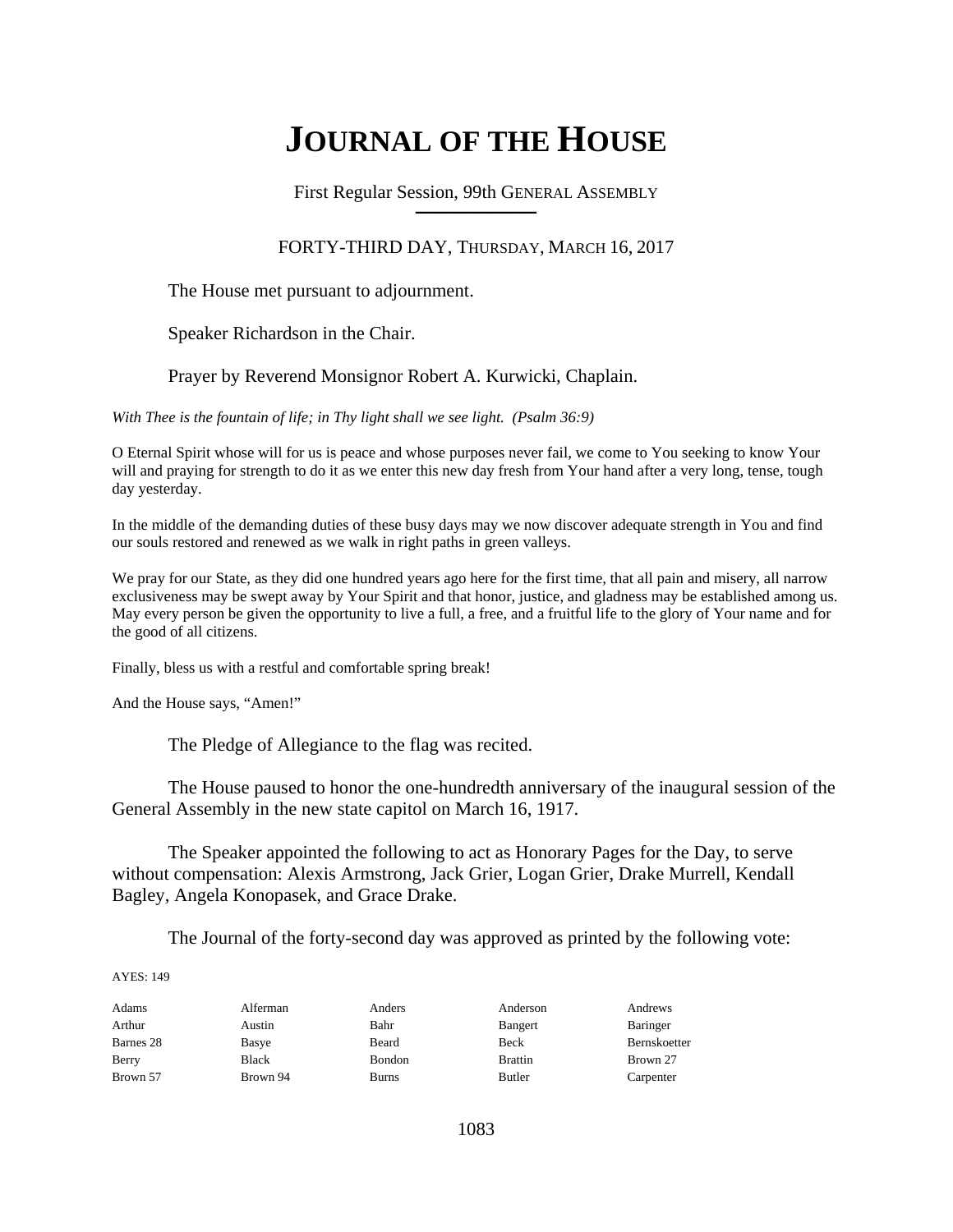| Chipman                       | Christofanelli | Cierpiot      | Conway 10      | Conway 104 |
|-------------------------------|----------------|---------------|----------------|------------|
| Cookson                       | Corlew         | Cornejo       | Crawford       | Cross      |
| Curtis                        | Curtman        | Davis         | DeGroot        | Dogan      |
| Dohrman                       | Dunn           | Eggleston     | Ellebracht     | Engler     |
| Evans                         | Fitzpatrick    | Fitzwater 144 | Fitzwater 49   | Fraker     |
| Francis                       | Franklin       | Franks Jr     | Gannon         | Gray       |
| Green                         | Gregory        | Grier         | Haahr          | Haefner    |
| Hannegan                      | Hansen         | Harris        | Helms          | Henderson  |
| Higdon                        | Hill           | Houghton      | Houx           | Hubrecht   |
| Hurst                         | Johnson        | Justus        | Kelley 127     | Kelly 141  |
| Kendrick                      | Kidd           | Kolkmeyer     | Lant           | Lauer      |
| Lavender                      | Lichtenegger   | Love          | Lynch          | Marshall   |
| Mathews                       | May            | McCaherty     | McCann Beatty  | McCreery   |
| McGaugh                       | McGee          | Meredith 71   | Merideth 80    | Messenger  |
| Miller                        | Moon           | Morgan        | Morris         | Mosley     |
| Muntzel                       | Neely          | Newman        | <b>Nichols</b> | Peters     |
| Pfautsch                      | Phillips       | Pierson Jr    | Pietzman       | Pike       |
| Plocher                       | Pogue          | Quade         | Razer          | Redmon     |
| Rehder                        | Reiboldt       | Reisch        | Remole         | Rhoads     |
| Roberts                       | Roden          | Roeber        | Rone           | Ross       |
| Rowland 155                   | Rowland 29     | Runions       | Ruth           | Schroer    |
| Shaul 113                     | Shumake        | Smith 163     | Sommer         | Stacy      |
| Stephens 128                  | Stevens 46     | Swan          | Tate           | Taylor     |
| Trent                         | Unsicker       | Vescovo       | Walker 3       | Wessels    |
| White                         | Wiemann        | Wilson        | Mr. Speaker    |            |
| <b>NOES: 001</b>              |                |               |                |            |
| McDaniel                      |                |               |                |            |
| PRESENT: 001                  |                |               |                |            |
| <b>Burnett</b>                |                |               |                |            |
| <b>ABSENT WITH LEAVE: 011</b> |                |               |                |            |
| Barnes 60                     | Ellington      | Frederick     | Korman         | Matthiesen |
| Mitten                        | Shull 16       | Smith 85      | Spencer        | Walker 74  |
| Wood                          |                |               |                |            |
| <b>VACANCIES: 001</b>         |                |               |                |            |

### **HOUSE RESOLUTIONS**

Representative McGaugh offered House Resolution No. 1093.

### **SECOND READING OF HOUSE COMMITTEE BILLS**

The following House Committee Bill was read the second time:

**HCB 1**, relating to judicial proceedings.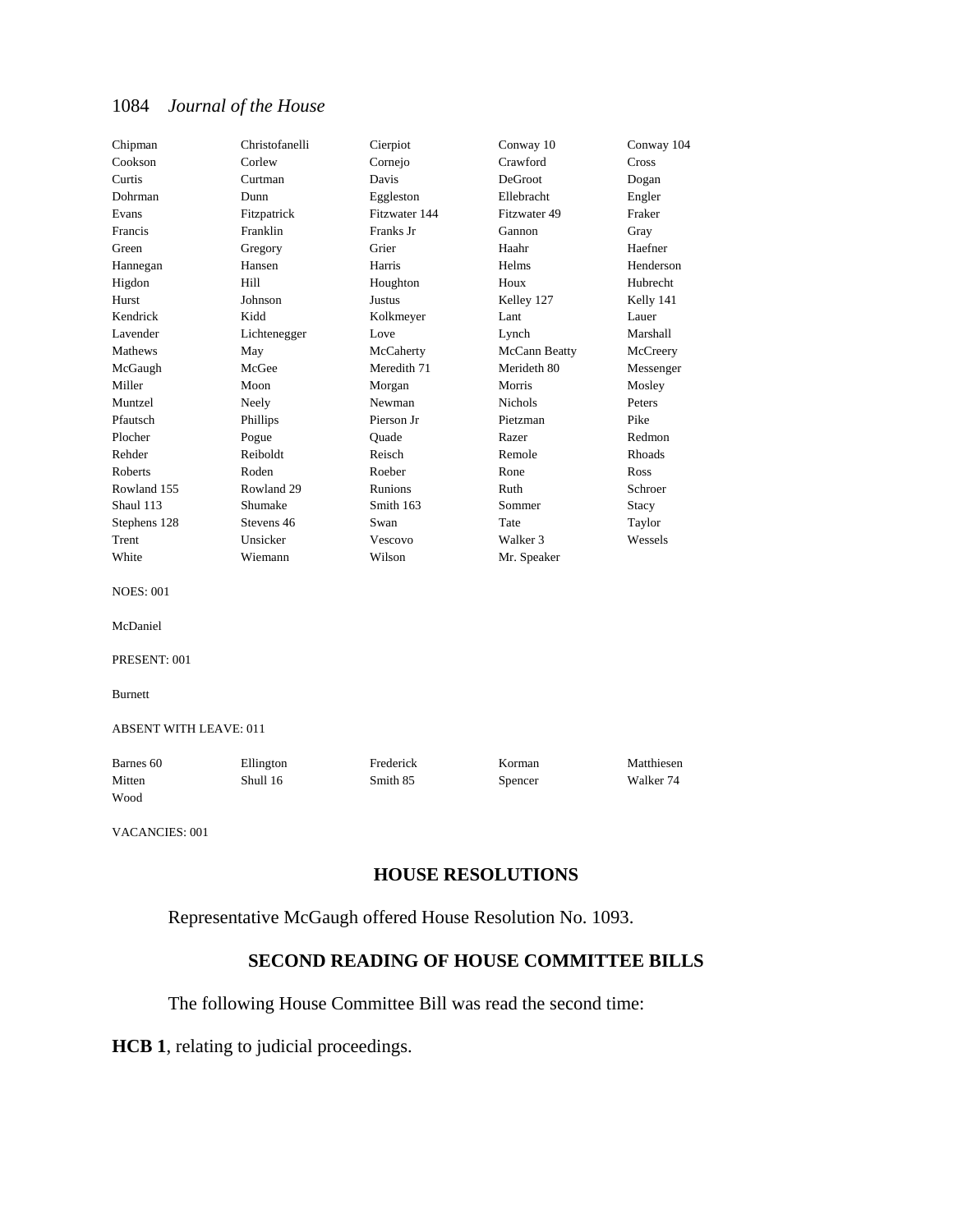#### **COMMITTEE REPORTS**

#### **Committee on Fiscal Review**, Chairman Haefner reporting:

 Mr. Speaker: Your Committee on Fiscal Review, to which was referred **HB 327**, begs leave to report it has examined the same and recommends that it **Do Pass** by the following vote:

Ayes (12): Alferman, Conway (104), Fraker, Haefner, Morgan, Morris, Smith (163), Swan, Unsicker, Vescovo, Wessels and Wiemann

Noes (0)

Absent (2): Rowland (29) and Wood

 Mr. Speaker: Your Committee on Fiscal Review, to which was referred **HCS HB 634**, begs leave to report it has examined the same and recommends that it **Do Pass** by the following vote:

Ayes (9): Alferman, Conway (104), Fraker, Haefner, Morris, Smith (163), Swan, Vescovo and Wiemann

Noes (2): Morgan and Unsicker

Absent (3): Rowland (29), Wessels and Wood

 Mr. Speaker: Your Committee on Fiscal Review, to which was referred **SCS HCS HB 662**, begs leave to report it has examined the same and recommends that it **Do Pass** by the following vote:

Ayes (11): Alferman, Conway (104), Fraker, Haefner, Morgan, Morris, Smith (163), Swan, Unsicker, Vescovo and Wiemann

Noes (0)

Absent (3): Rowland (29), Wessels and Wood

#### **THIRD READING OF HOUSE BILLS**

**HCS HB 634**, relating to charter schools, was taken up by Representative Roeber.

Speaker Pro Tem Haahr assumed the Chair.

Representative Cierpiot moved the previous question.

Which motion was adopted by the following vote:

AYES: 112

Alferman Anderson Andrews Austin Bahr

Barnes 60 Basye Beard Bernskoetter Berry Black Bondon Brattin Brown 57 Brown 94 Chipman Christofanelli Cierpiot Conway 104 Cookson Corlew Cornejo Crawford Cross Curtman Davis DeGroot Dogan Dohrman Eggleston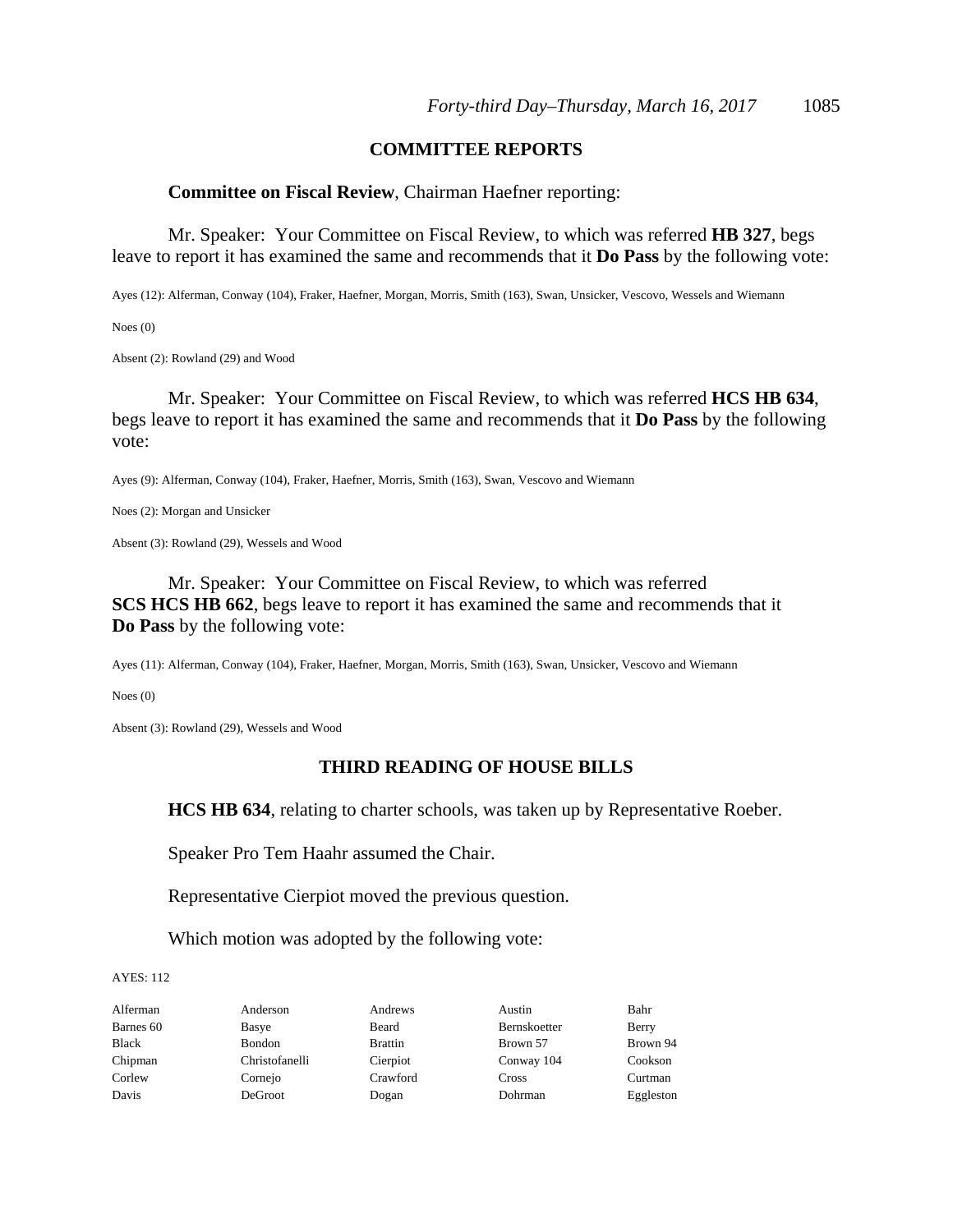| Engler               | Evans                | Fitzpatrick    | Fitzwater 144  | Fitzwater 49   |
|----------------------|----------------------|----------------|----------------|----------------|
| Fraker               | Francis              | Franklin       | Frederick      | Gannon         |
| Gregory              | Grier                | Haahr          | Haefner        | Hannegan       |
| Hansen               | Helms                | Henderson      | Higdon         | Hill           |
| Houghton             | Houx                 | Hubrecht       | <b>Hurst</b>   | Johnson        |
| Justus               | Kelley 127           | Kelly 141      | Kidd           | Kolkmeyer      |
| Korman               | Lant                 | Lauer          | Lichtenegger   | Love           |
| Lynch                | Marshall             | Mathews        | Matthiesen     | McCaherty      |
| McGaugh              | Messenger            | Miller         | Moon           | Morris         |
| Muntzel              | Neely                | Pfautsch       | Phillips       | Pietzman       |
| Pike                 | Plocher              | Redmon         | Rehder         | Reiboldt       |
| Reisch               | Remole               | <b>Rhoads</b>  | Roden          | Roeber         |
| Rone                 | Ross                 | Rowland 155    | Ruth           | Schroer        |
| Shaul 113            | Shumake              | Smith 163      | Sommer         | Spencer        |
| Stacy                | Stephens 128         | Swan           | Tate           | Taylor         |
| Trent                | Vescovo              | Walker 3       | White          | Wiemann        |
| Wilson               | Mr. Speaker          |                |                |                |
| <b>NOES: 047</b>     |                      |                |                |                |
| Adams                | Anders               | Arthur         | Bangert        | Baringer       |
| Barnes <sub>28</sub> | Beck                 | Brown 27       | <b>Burnett</b> | <b>Burns</b>   |
| <b>Butler</b>        | Carpenter            | Conway 10      | Curtis         | Dunn           |
| Ellebracht           | Ellington            | Franks Jr      | Gray           | Green          |
| Harris               | Kendrick             | Lavender       | May            | McCann Beatty  |
| McCreery             | McDaniel             | McGee          | Meredith 71    | Merideth 80    |
| Mitten               | Morgan               | Mosley         | Newman         | <b>Nichols</b> |
| Peters               | Pierson Jr           | Pogue          | Ouade          | Razer          |
| Roberts              | Rowland 29           | <b>Runions</b> | Smith 85       | Stevens 46     |
| Unsicker             | Walker <sub>74</sub> |                |                |                |
| PRESENT: 000         |                      |                |                |                |

ABSENT WITH LEAVE: 003

Shull 16 Wessels Wood

VACANCIES: 001

Speaker Richardson resumed the Chair.

 On motion of Representative Roeber, **HCS HB 634** was read the third time and passed by the following vote:

| Alferman   | Anderson  | Austin              | Bahr           | Barnes 60      |
|------------|-----------|---------------------|----------------|----------------|
| Basye      | Beard     | <b>Bernskoetter</b> | Berry          | <b>Brattin</b> |
| Brown 57   | Brown 94  | Chipman             | Christofanelli | Cierpiot       |
| Conway 104 | Cookson   | Corlew              | Cornejo        | Curtis         |
| Curtman    | DeGroot   | Dogan               | Dohrman        | Eggleston      |
| Engler     | Evans     | Fitzpatrick         | Fitzwater 49   | Fraker         |
| Franklin   | Frederick | Gregory             | Grier          | Haahr          |
| Haefner    | Hannegan  | Helms               | Higdon         | Hill           |
| Houghton   | Hubrecht  | Hurst               | Johnson        | Justus         |
| Kelly 141  | Kolkmeyer | Lant                | Lichtenegger   | Love           |
| Lynch      | Marshall  | Mathews             | Matthiesen     | McCaherty      |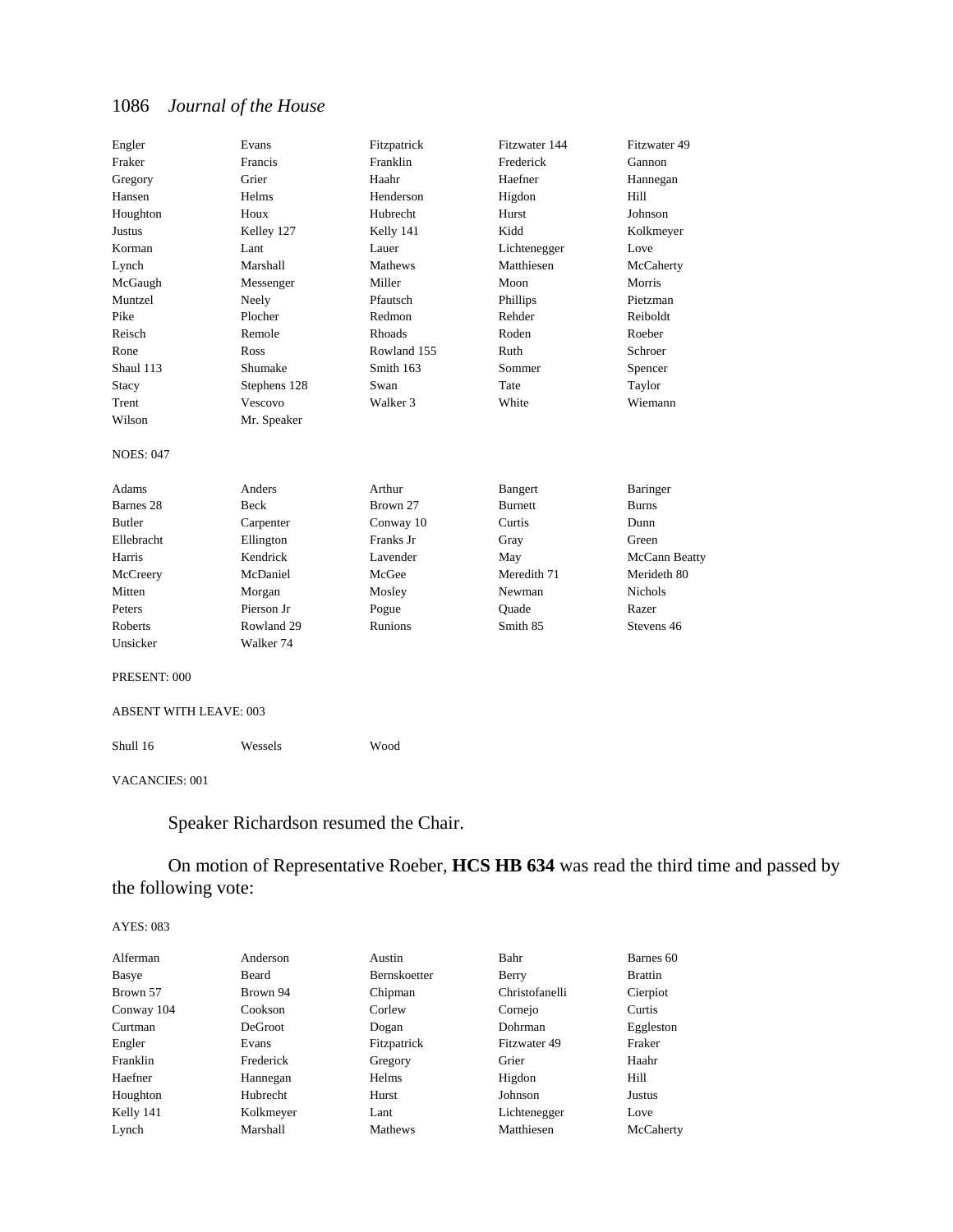### *Forty-third Day–Thursday, March 16, 2017* 1087

| Messenger        | Miller         | Muntzel        | Pietzman             | Plocher       |
|------------------|----------------|----------------|----------------------|---------------|
| Rehder           | Reiboldt       | Remole         | <b>Rhoads</b>        | Roden         |
| Roeber           | Rone           | Ross           | Schroer              | Shaul 113     |
| Shumake          | Smith 163      | Sommer         | Spencer              | Stacy         |
| Stephens 128     | Swan           | Taylor         | Trent                | Vescovo       |
| White            | Wiemann        | Mr. Speaker    |                      |               |
| <b>NOES: 076</b> |                |                |                      |               |
| Adams            | Anders         | Andrews        | Arthur               | Bangert       |
| Baringer         | Barnes 28      | Beck           | Black                | <b>Bondon</b> |
| Brown 27         | <b>Burnett</b> | <b>Burns</b>   | <b>Butler</b>        | Carpenter     |
| Conway 10        | Crawford       | Cross          | Davis                | Dunn          |
| Ellebracht       | Fitzwater 144  | Francis        | Franks Jr            | Gannon        |
| Gray             | Green          | Hansen         | Harris               | Henderson     |
| Houx             | Kelley 127     | Kendrick       | Kidd                 | Korman        |
| Lauer            | Lavender       | May            | McCann Beatty        | McCreery      |
| McDaniel         | McGaugh        | McGee          | Meredith 71          | Merideth 80   |
| Mitten           | Moon           | Morgan         | Morris               | Mosley        |
| Neely            | Newman         | <b>Nichols</b> | Peters               | Pfautsch      |
| Phillips         | Pierson Jr     | Pike           | Pogue                | Ouade         |
| Razer            | Redmon         | Reisch         | <b>Roberts</b>       | Rowland 155   |
| Rowland 29       | <b>Runions</b> | Ruth           | Smith 85             | Stevens 46    |
| Tate             | Unsicker       | Walker 3       | Walker <sub>74</sub> | Wessels       |
| Wilson           |                |                |                      |               |

#### PRESENT: 001

```
Ellington
```
#### ABSENT WITH LEAVE: 002

Shull 16 Wood

#### VACANCIES: 001

Speaker Richardson declared the bill passed.

### **HOUSE BILLS WITH SENATE AMENDMENTS**

**SCS HCS HB 662**, relating to the misuse of herbicides, was taken up by Representative Rone.

On motion of Representative Rone, **SCS HCS HB 662** was adopted by the following vote:

| Adams        | Alferman  | Anders         | Anderson     | Andrews   |
|--------------|-----------|----------------|--------------|-----------|
| Arthur       | Austin    | Bahr           | Bangert      | Baringer  |
| Barnes 60    | Barnes 28 | Basye          | Beard        | Beck      |
| Bernskoetter | Berry     | <b>Black</b>   | Bondon       | Brown 27  |
| Brown 57     | Brown 94  | <b>Burnett</b> | <b>Burns</b> | Butler    |
| Carpenter    | Chipman   | Christofanelli | Cierpiot     | Conway 10 |
| Conway 104   | Cookson   | Corlew         | Cornejo      | Crawford  |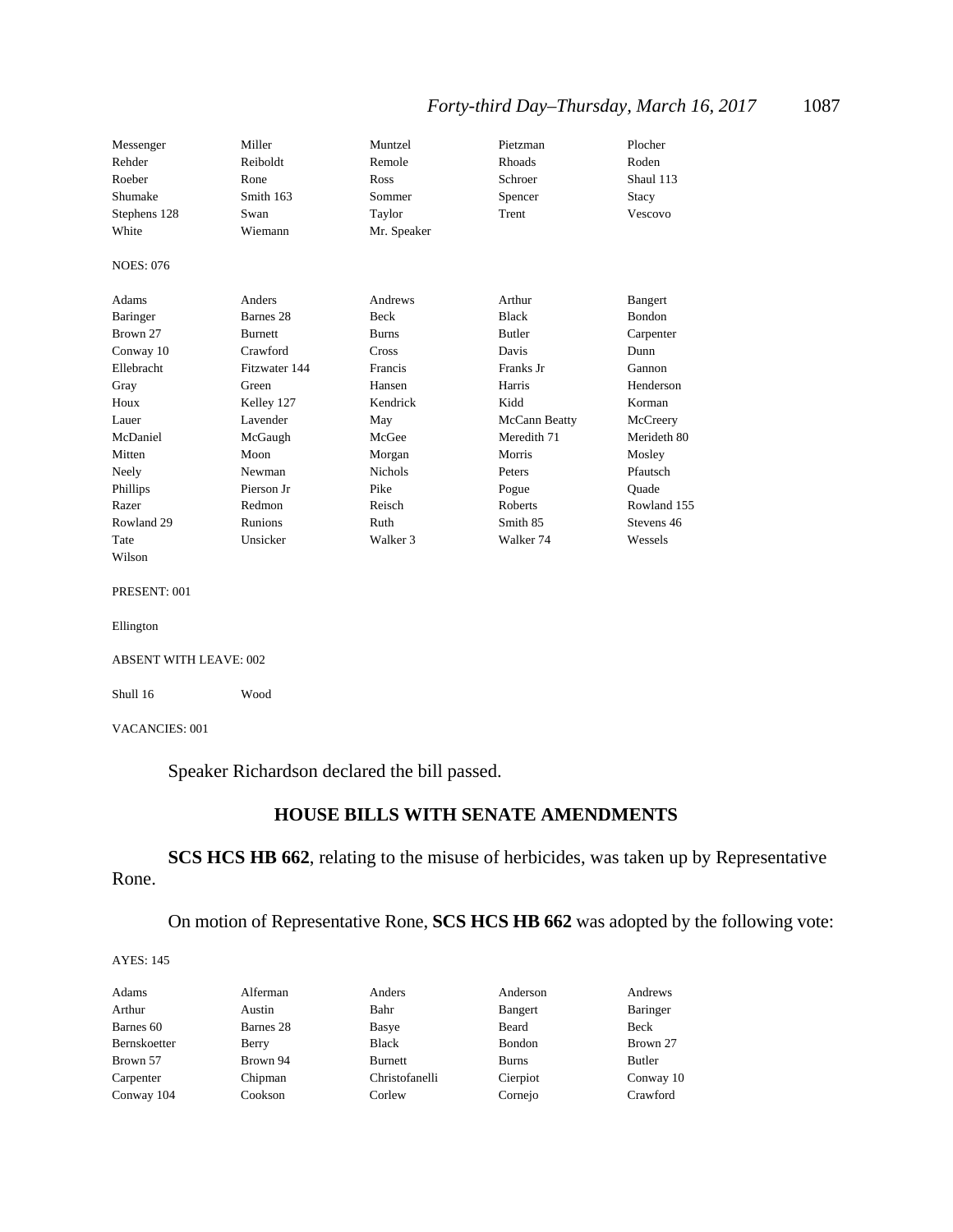| Curtis                        | Davis         | DeGroot      | Dogan      | Dohrman        |
|-------------------------------|---------------|--------------|------------|----------------|
| Dunn                          | Eggleston     | Ellebracht   | Engler     | Evans          |
| Fitzpatrick                   | Fitzwater 144 | Fitzwater 49 | Fraker     | Francis        |
| Franklin                      | Franks Jr     | Frederick    | Gannon     | Gray           |
| Green                         | Gregory       | Grier        | Haahr      | Haefner        |
| Hannegan                      | Hansen        | Harris       | Henderson  | Higdon         |
| Hill                          | Houghton      | Houx         | Hubrecht   | Justus         |
| Kelley 127                    | Kelly 141     | Kendrick     | Kidd       | Kolkmeyer      |
| Korman                        | Lant          | Lauer        | Lavender   | Lichtenegger   |
| Love                          | Lynch         | Mathews      | Matthiesen | McCaherty      |
| McCann Beatty                 | McCreery      | McGaugh      | McGee      | Meredith 71    |
| Merideth 80                   | Messenger     | Mitten       | Morgan     | Morris         |
| Mosley                        | Muntzel       | Neely        | Newman     | <b>Nichols</b> |
| Peters                        | Pfautsch      | Phillips     | Pierson Jr | Pietzman       |
| Pike                          | Plocher       | Quade        | Razer      | Redmon         |
| Rehder                        | Reiboldt      | Reisch       | Remole     | <b>Rhoads</b>  |
| Roberts                       | Roden         | Roeber       | Rone       | Ross           |
| Rowland 155                   | Rowland 29    | Runions      | Ruth       | Schroer        |
| Shaul 113                     | Shumake       | Smith 163    | Sommer     | Spencer        |
| <b>Stacy</b>                  | Stephens 128  | Stevens 46   | Swan       | Tate           |
| Taylor                        | Trent         | Unsicker     | Vescovo    | Walker 3       |
| Wessels                       | White         | Wiemann      | Wilson     | Mr. Speaker    |
| <b>NOES: 011</b>              |               |              |            |                |
| <b>Brattin</b>                | Curtman       | Ellington    | Helms      | Hurst          |
| Johnson                       | Marshall      | McDaniel     | Moon       | Pogue          |
| Smith 85                      |               |              |            |                |
| PRESENT: 000                  |               |              |            |                |
| <b>ABSENT WITH LEAVE: 006</b> |               |              |            |                |
| Cross                         | May           | Miller       | Shull 16   | Walker 74      |
| Wood                          |               |              |            |                |

#### VACANCIES: 001

### On motion of Representative Rone, **SCS HCS HB 662** was truly agreed to and finally passed by the following vote:

| Adams       | Alferman       | Anders       | Anderson  | Andrews             |
|-------------|----------------|--------------|-----------|---------------------|
| Arthur      | Austin         | Bahr         | Bangert   | Baringer            |
| Barnes 60   | Barnes 28      | Basye        | Beard     | <b>Bernskoetter</b> |
| Berry       | <b>Black</b>   | Bondon       | Brown 27  | Brown 57            |
| Brown 94    | Burnett        | <b>Burns</b> | Butler    | Carpenter           |
| Chipman     | Christofanelli | Cierpiot     | Conway 10 | Conway 104          |
| Cookson     | Corlew         | Cornejo      | Crawford  | Cross               |
| Curtis      | Davis          | DeGroot      | Dogan     | Dohrman             |
| Dunn        | Eggleston      | Ellebracht   | Engler    | Evans               |
| Fitzpatrick | Fitzwater 144  | Fitzwater 49 | Fraker    | Francis             |
| Franklin    | Franks Jr      | Frederick    | Gannon    | Gray                |
| Green       | Gregory        | Grier        | Haahr     | Haefner             |
| Hannegan    | Hansen         | Harris       | Henderson | Higdon              |
| Hill        | Houghton       | Houx         | Hubrecht  | Justus              |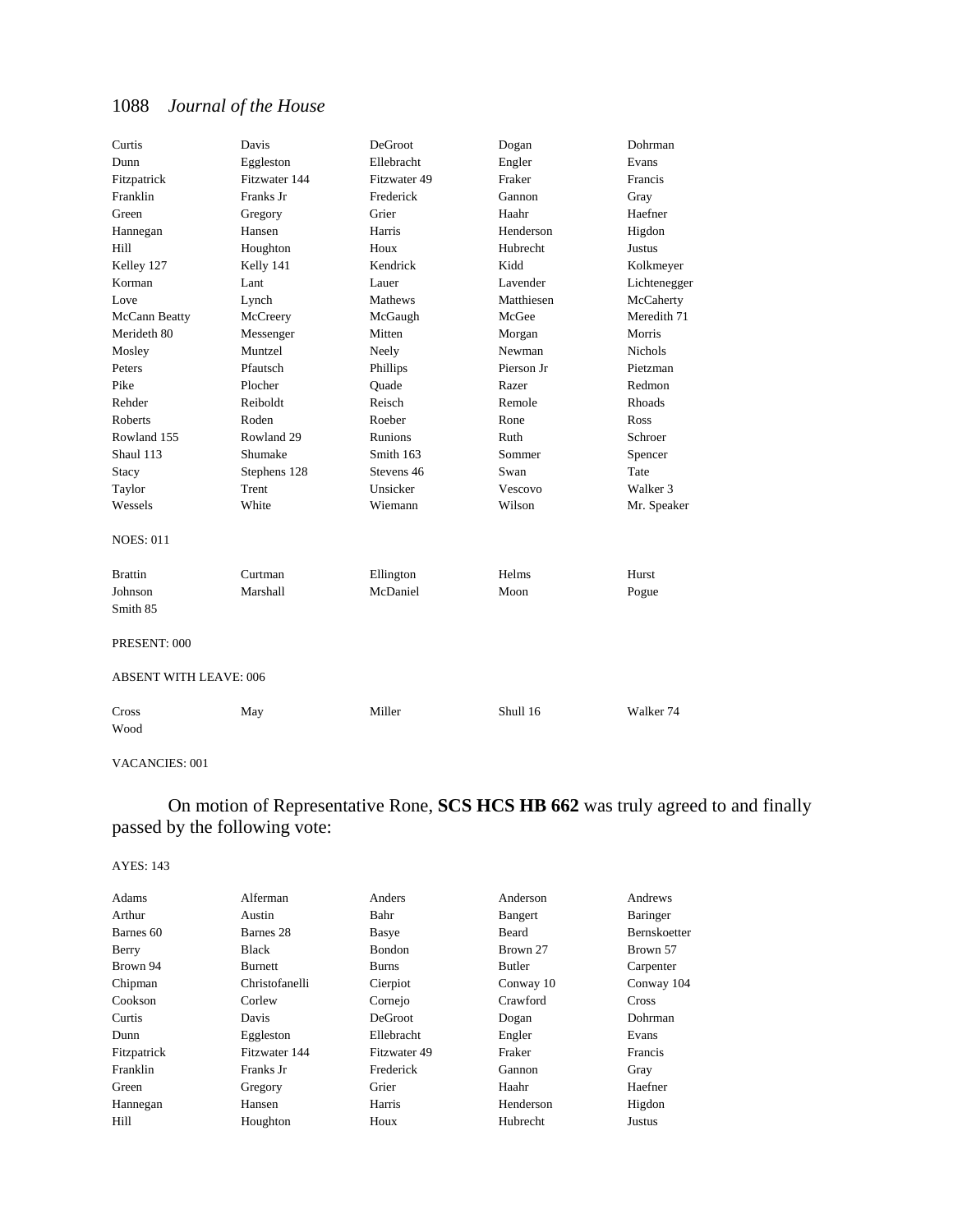## *Forty-third Day–Thursday, March 16, 2017* 1089

| Kelley 127                    | Kelly 141     | Kendrick      | Kidd           | Kolkmeyer      |
|-------------------------------|---------------|---------------|----------------|----------------|
| Korman                        | Lant          | Lauer         | Lavender       | Lichtenegger   |
| Love                          | Lynch         | Mathews       | Matthiesen     | May            |
| McCaherty                     | McCann Beatty | McCreery      | McGaugh        | McGee          |
| Meredith 71                   | Merideth 80   | Messenger     | Miller         | Mitten         |
| Morris                        | Mosley        | Muntzel       | Newman         | <b>Nichols</b> |
| Peters                        | Pfautsch      | Phillips      | Pierson Jr     | Pike           |
| Plocher                       | Ouade         | Razer         | Rehder         | Reiboldt       |
| Reisch                        | Remole        | <b>Rhoads</b> | <b>Roberts</b> | Roden          |
| Roeber                        | Rone          | Ross          | Rowland 155    | Rowland 29     |
| Runions                       | Ruth          | Schroer       | Shaul 113      | Shumake        |
| Smith 163                     | Sommer        | Spencer       | Stacy          | Stephens 128   |
| Stevens 46                    | Swan          | Tate          | Taylor         | Trent          |
| Unsicker                      | Vescovo       | Walker 3      | Wessels        | White          |
| Wiemann                       | Wilson        | Mr. Speaker   |                |                |
| <b>NOES: 012</b>              |               |               |                |                |
| <b>Brattin</b>                | Curtman       | Ellington     | Helms          | Hurst          |
| Johnson                       | Marshall      | McDaniel      | Moon           | Pietzman       |
| Pogue                         | Smith 85      |               |                |                |
| PRESENT: 000                  |               |               |                |                |
| <b>ABSENT WITH LEAVE: 007</b> |               |               |                |                |
| <b>Beck</b>                   | Morgan        | Neely         | Redmon         | Shull 16       |
| Walker <sub>74</sub>          | Wood          |               |                |                |

VACANCIES: 001

Speaker Richardson declared the bill passed.

### The emergency clause was adopted by the following vote:

| Adams         | Alferman    | Anders        | Anderson            | Andrews        |
|---------------|-------------|---------------|---------------------|----------------|
| Arthur        | Austin      | Bahr          | Bangert             | Baringer       |
| Barnes 60     | Basye       | Beard         | <b>Bernskoetter</b> | <b>Black</b>   |
| Bondon        | Brown 27    | Brown 57      | Brown 94            | Burnett        |
| <b>Burns</b>  | Butler      | Carpenter     | Chipman             | Christofanelli |
| Cierpiot      | Conway 104  | Cookson       | Corlew              | Cornejo        |
| Crawford      | Cross       | Curtis        | Davis               | Dogan          |
| Dohrman       | Dunn        | Eggleston     | Ellebracht          | Engler         |
| Evans         | Fitzpatrick | Fitzwater 144 | Fitzwater 49        | Fraker         |
| Francis       | Franklin    | Frederick     | Gannon              | Gray           |
| Green         | Gregory     | Grier         | Haahr               | Haefner        |
| Hannegan      | Hansen      | Harris        | Helms               | Henderson      |
| Higdon        | Hill        | Houghton      | Houx                | Hubrecht       |
| <b>Justus</b> | Kelley 127  | Kelly 141     | Kendrick            | Kidd           |
| Kolkmeyer     | Korman      | Lant          | Lauer               | Lavender       |
| Lichtenegger  | Love        | Lynch         | Mathews             | Matthiesen     |
| May           | McCaherty   | McCann Beatty | McCreery            | McGaugh        |
| McGee         | Meredith 71 | Messenger     | Miller              | Mitten         |
| Morgan        | Morris      | Muntzel       | Neely               | Newman         |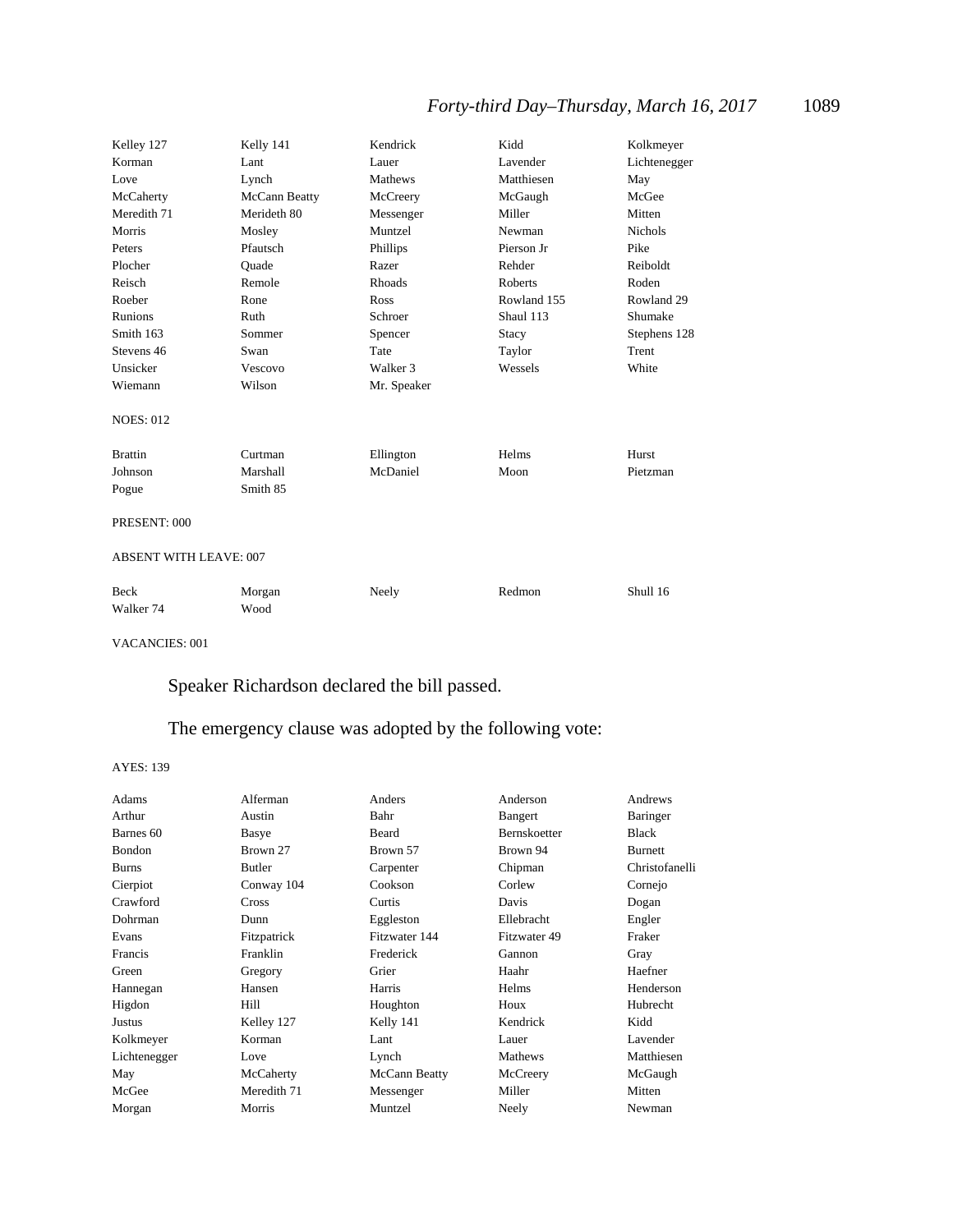| <b>Nichols</b>                | Peters      | Pfautsch     | Phillips       | Pierson Jr |
|-------------------------------|-------------|--------------|----------------|------------|
| Pietzman                      | Pike        | Plocher      | Quade          | Razer      |
| Redmon                        | Rehder      | Reiboldt     | Reisch         | Remole     |
| Rhoads                        | Roberts     | Roden        | Roeber         | Rone       |
| Ross                          | Rowland 155 | Rowland 29   | Runions        | Ruth       |
| Schroer                       | Shaul 113   | Shumake      | Smith 163      | Sommer     |
| Spencer                       | Stacy       | Stephens 128 | Swan           | Tate       |
| Taylor                        | Trent       | Unsicker     | Vescovo        | Walker 3   |
| Wessels                       | White       | Wiemann      | Mr. Speaker    |            |
| <b>NOES: 018</b>              |             |              |                |            |
| Barnes <sub>28</sub>          | Beck        | Berry        | <b>Brattin</b> | Curtman    |
| Ellington                     | Franks Jr   | Hurst        | Johnson        | Marshall   |
| McDaniel                      | Merideth 80 | Moon         | Mosley         | Pogue      |
| Smith 85                      | Stevens 46  | Wilson       |                |            |
| PRESENT: 000                  |             |              |                |            |
| <b>ABSENT WITH LEAVE: 005</b> |             |              |                |            |
| Conway 10                     | DeGroot     | Shull 16     | Walker 74      | Wood       |

VACANCIES: 001

### **THIRD READING OF HOUSE COMMITTEE BILLS**

**HCB 3**, relating to funds for vulnerable senior citizens, was taken up by Representative Alferman.

Representative Chipman assumed the Chair.

Representative Cierpiot moved the previous question.

Which motion was adopted by the following vote:

| Alferman  | Anderson       | Andrews         | Austin              | Bahr         |
|-----------|----------------|-----------------|---------------------|--------------|
| Barnes 60 | Basye          | Beard           | <b>Bernskoetter</b> | Berry        |
| Black     | <b>Bondon</b>  | <b>Brattin</b>  | Brown 57            | Brown 94     |
| Chipman   | Christofanelli | Cierpiot        | Conway 104          | Cookson      |
| Corlew    | Cornejo        | Crawford        | Cross               | Curtman      |
| Davis     | DeGroot        | Dogan           | Dohrman             | Eggleston    |
| Evans     | Fitzpatrick    | Fitzwater 49    | Francis             | Franklin     |
| Frederick | Gannon         | Gregory         | Grier               | Haahr        |
| Haefner   | Hannegan       | Hansen          | Helms               | Henderson    |
| Higdon    | Hill           | Houghton        | Houx                | Hubrecht     |
| Hurst     | Johnson        | Justus          | Kelley 127          | Kelly 141    |
| Kidd      | Korman         | Lant            | Lauer               | Lichtenegger |
| Love      | Lynch          | Marshall        | Mathews             | Matthiesen   |
| McGaugh   | Miller         | Moon            | Morris              | Muntzel      |
| Neely     | Pfautsch       | <b>Phillips</b> | Pietzman            | Pike         |
| Plocher   | Pogue          | Redmon          | Reiboldt            | Reisch       |
| Remole    | Rhoads         | Roeber          | Rone                | Ross         |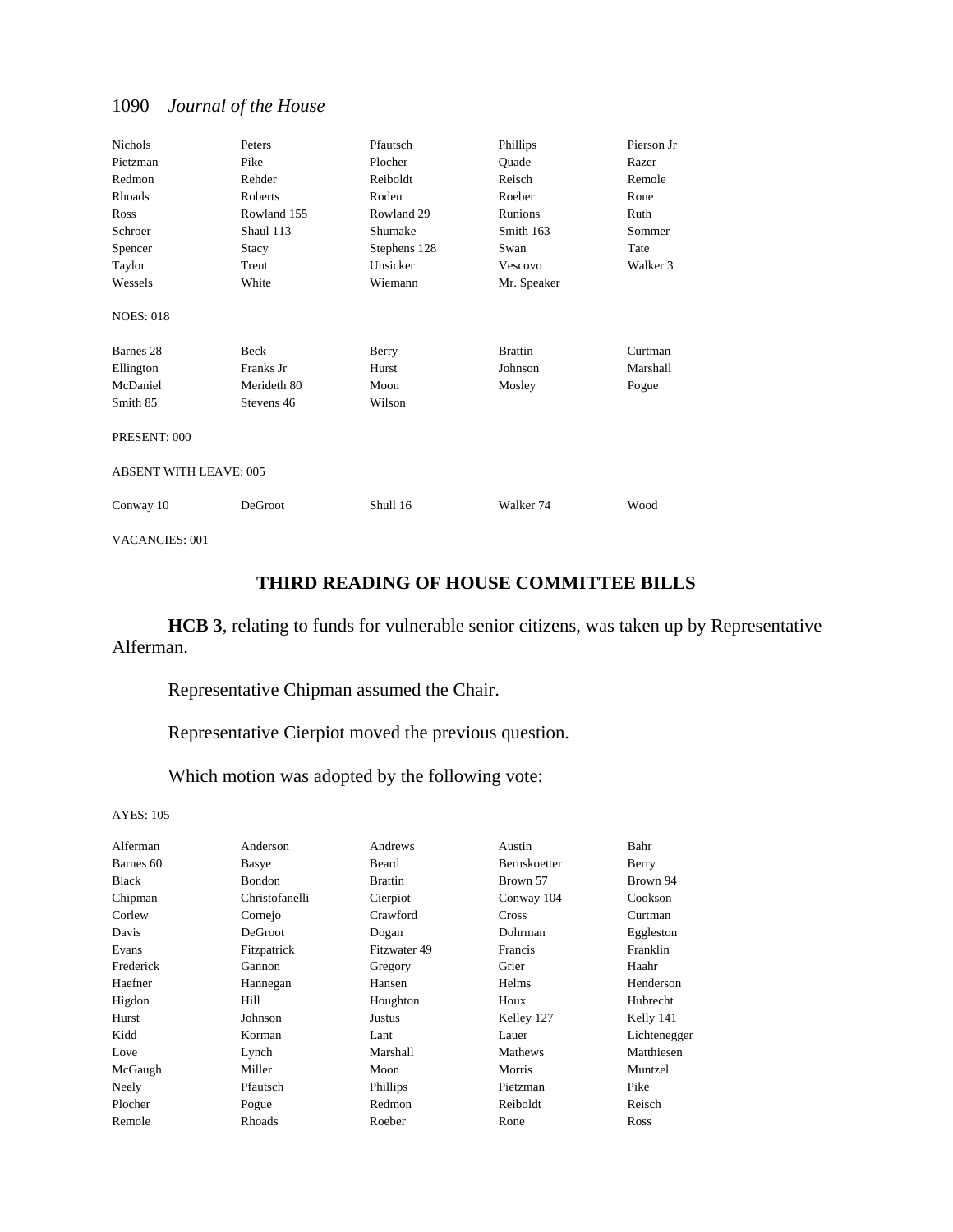## *Forty-third Day–Thursday, March 16, 2017* 1091

| Rowland 155                   | Ruth          | Schroer    | Shaul 113      | Shumake              |
|-------------------------------|---------------|------------|----------------|----------------------|
| Smith 163                     | Sommer        | Spencer    | <b>Stacy</b>   | Stephens 128         |
| Swan                          | Tate          | Taylor     | Trent          | Vescovo              |
| Walker 3                      | White         | Wiemann    | Wilson         | Mr. Speaker          |
| <b>NOES: 046</b>              |               |            |                |                      |
| Adams                         | Anders        | Arthur     | Bangert        | <b>Baringer</b>      |
| Barnes <sub>28</sub>          | Beck          | Brown 27   | <b>Burnett</b> | <b>Burns</b>         |
| <b>Butler</b>                 | Carpenter     | Conway 10  | Curtis         | Dunn                 |
| Ellebracht                    | Ellington     | Franks Jr  | Gray           | Green                |
| Harris                        | Kendrick      | Lavender   | May            | McCann Beatty        |
| McCreery                      | McDaniel      | McGee      | Meredith 71    | Merideth 80          |
| Mitten                        | Morgan        | Mosley     | Newman         | <b>Nichols</b>       |
| Pierson Jr                    | Ouade         | Razer      | Roberts        | Rowland 29           |
| Runions                       | Smith 85      | Stevens 46 | Unsicker       | Walker <sub>74</sub> |
| Wessels                       |               |            |                |                      |
| PRESENT: 000                  |               |            |                |                      |
| <b>ABSENT WITH LEAVE: 011</b> |               |            |                |                      |
| Engler                        | Fitzwater 144 | Fraker     | Kolkmeyer      | McCaherty            |
| Messenger                     | Peters        | Rehder     | Roden          | Shull 16             |
| Wood                          |               |            |                |                      |

#### VACANCIES: 001

### On motion of Representative Alferman, **HCB 3** was read the third time and passed by the following vote:

| Alferman         | Anderson       | Andrews             | Austin         | Bahr           |
|------------------|----------------|---------------------|----------------|----------------|
| Barnes 60        | Beard          | <b>Bernskoetter</b> | Berry          | <b>Black</b>   |
| <b>Bondon</b>    | Brown 57       | Brown 94            | Chipman        | Christofanelli |
| Cierpiot         | Conway 104     | Cookson             | Cornejo        | Crawford       |
| Curtman          | <b>DeGroot</b> | Dohrman             | Eggleston      | Engler         |
| Evans            | Fitzpatrick    | Fitzwater 49        | Fraker         | Francis        |
| Franklin         | Frederick      | Gregory             | Grier          | Haahr          |
| Haefner          | Hannegan       | Helms               | Henderson      | Higdon         |
| Hill             | Houghton       | Houx                | Hurst          | Johnson        |
| Justus           | Kelley 127     | Kelly 141           | Kolkmeyer      | Korman         |
| Lant             | Lauer          | Lichtenegger        | Love           | Lynch          |
| <b>Mathews</b>   | Messenger      | Miller              | Muntzel        | Pfautsch       |
| Pietzman         | Pike           | Plocher             | Redmon         | Reiboldt       |
| Reisch           | Rhoads         | Roeber              | <b>Ross</b>    | Rowland 155    |
| Schroer          | Shaul 113      | Smith 163           | Sommer         | Spencer        |
| <b>Stacy</b>     | Stephens 128   | Swan                | Tate           | Taylor         |
| Trent            | Vescovo        | Wiemann             | Wilson         | Mr. Speaker    |
| <b>NOES: 072</b> |                |                     |                |                |
| Adams            | Anders         | Arthur              | Bangert        | Baringer       |
| Barnes 28        | Basye          | Beck                | <b>Brattin</b> | Brown 27       |
| <b>Burnett</b>   | <b>Burns</b>   | <b>Butler</b>       | Carpenter      | Conway 10      |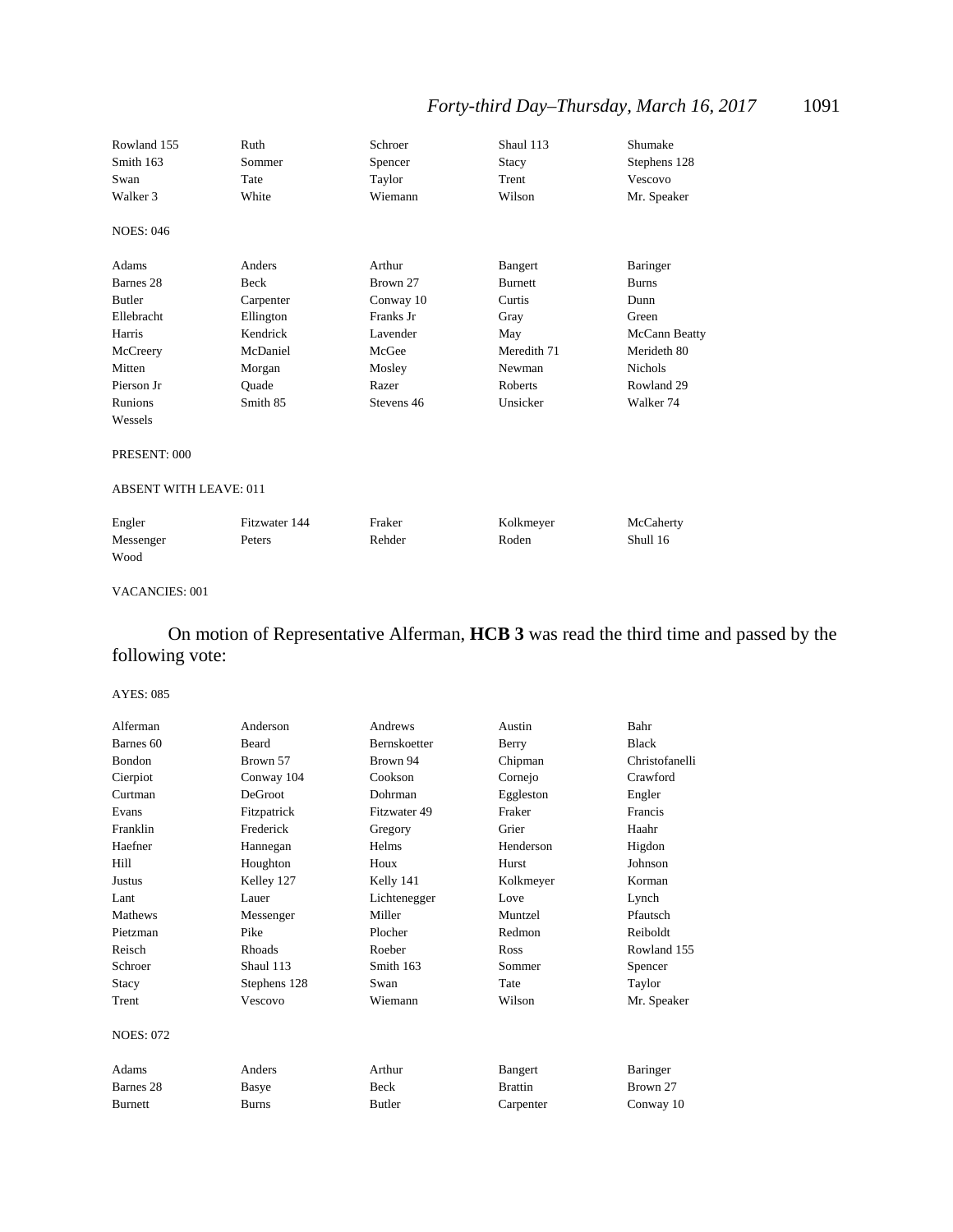| Corlew                        | Cross         | Curtis      | Davis         | Dogan      |
|-------------------------------|---------------|-------------|---------------|------------|
| Dunn                          | Ellebracht    | Ellington   | Fitzwater 144 | Franks Jr  |
| Gannon                        | Gray          | Green       | Hansen        | Harris     |
| Kendrick                      | Kidd          | Lavender    | Marshall      | Matthiesen |
| May                           | McCann Beatty | McCreery    | McDaniel      | McGaugh    |
| McGee                         | Meredith 71   | Merideth 80 | Mitten        | Moon       |
| Morgan                        | Morris        | Mosley      | Neely         | Newman     |
| Nichols                       | Peters        | Phillips    | Pierson Jr    | Pogue      |
| Quade                         | Razer         | Rehder      | Remole        | Roberts    |
| Rone                          | Rowland 29    | Runions     | Ruth          | Shumake    |
| Smith 85                      | Stevens 46    | Unsicker    | Walker 3      | Walker 74  |
| Wessels                       | White         |             |               |            |
| PRESENT: 001                  |               |             |               |            |
| Hubrecht                      |               |             |               |            |
| <b>ABSENT WITH LEAVE: 004</b> |               |             |               |            |
| McCaherty                     | Roden         | Shull 16    | Wood          |            |
| <b>VACANCIES: 001</b>         |               |             |               |            |

Representative Chipman declared the bill passed.

### **THIRD READING OF HOUSE BILLS**

**HCS HB 452**, relating to the liability of an employee of a health care provider, was taken up by Representative Austin.

Representative Cierpiot moved the previous question.

Which motion was adopted by the following vote:

| Alferman  | Anderson      | Andrews        | Austin              | Bahr      |
|-----------|---------------|----------------|---------------------|-----------|
| Barnes 60 | Basye         | Beard          | <b>Bernskoetter</b> | Berry     |
| Black     | <b>Bondon</b> | <b>Brattin</b> | Brown 57            | Brown 94  |
| Chipman   | Cierpiot      | Conway 104     | Corlew              | Crawford  |
| Cross     | Curtman       | Davis          | <b>DeGroot</b>      | Dohrman   |
| Eggleston | Evans         | Fitzpatrick    | Fitzwater 49        | Francis   |
| Franklin  | Frederick     | Gannon         | Gregory             | Grier     |
| Haahr     | Haefner       | Hansen         | <b>Helms</b>        | Henderson |
| Higdon    | Hill          | Houghton       | Houx                | Hubrecht  |
| Hurst     | Johnson       | Justus         | Kelley 127          | Kelly 141 |
| Kolkmeyer | Korman        | Lauer          | Lichtenegger        | Love      |
| Lynch     | Marshall      | Mathews        | Matthiesen          | McCaherty |
| McGaugh   | Messenger     | Miller         | Moon                | Morris    |
| Muntzel   | Neely         | Pfautsch       | Phillips            | Pietzman  |
| Pike      | Plocher       | Pogue          | Redmon              | Rehder    |
| Reiboldt  | Reisch        | Remole         | <b>Rhoads</b>       | Roden     |
| Roeber    | Rone          | Ross           | Rowland 155         | Ruth      |
| Shaul 113 | Shumake       | Smith 163      | Sommer              | Spencer   |
|           |               |                |                     |           |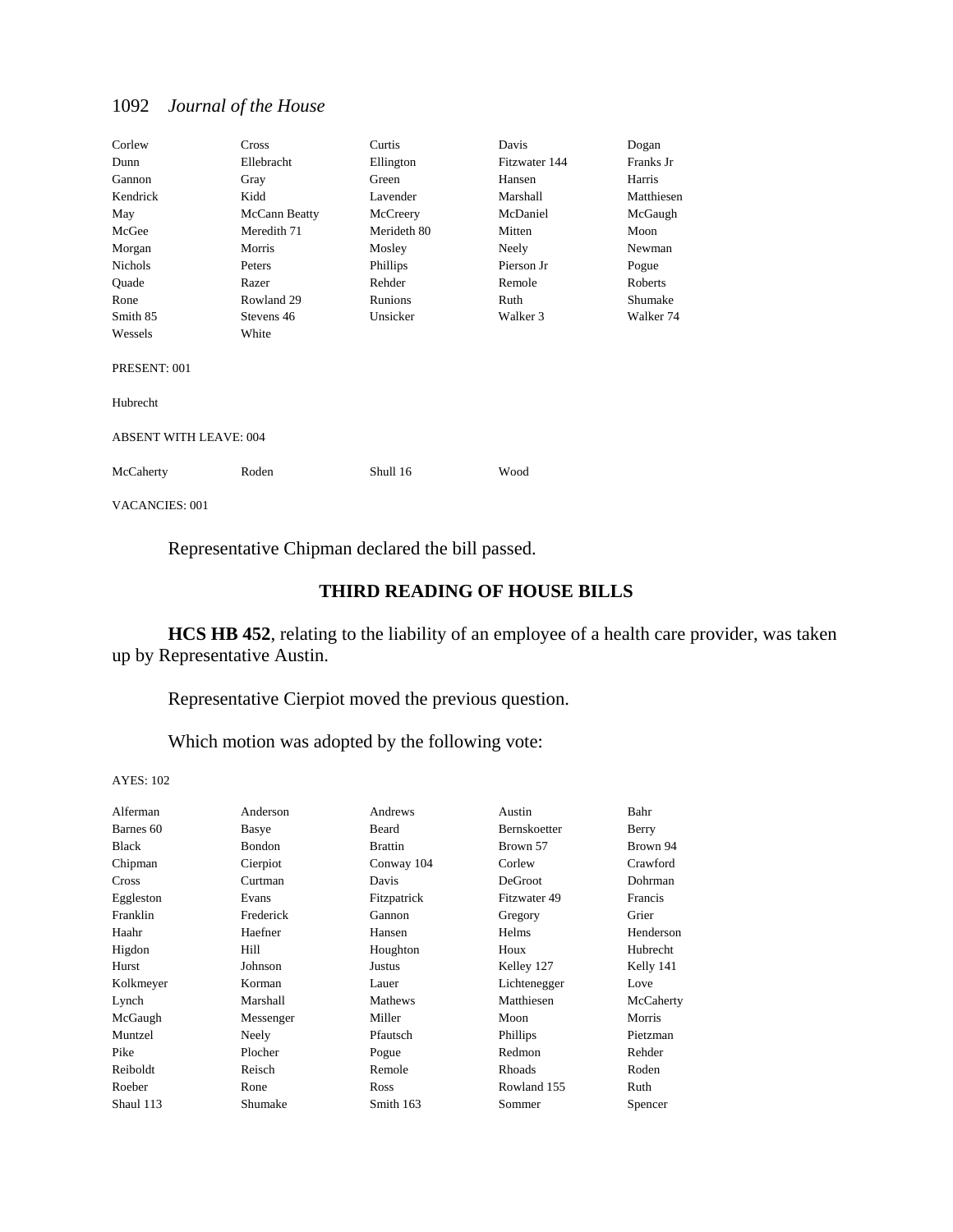### *Forty-third Day–Thursday, March 16, 2017* 1093

| <b>Stacy</b>                  | Stephens 128   | Swan       | Tate           | Taylor          |
|-------------------------------|----------------|------------|----------------|-----------------|
| Trent                         | Vescovo        | Walker 3   | White          | Wiemann         |
| Wilson                        | Mr. Speaker    |            |                |                 |
| <b>NOES: 042</b>              |                |            |                |                 |
| Adams                         | Anders         | Arthur     | Bangert        | <b>Baringer</b> |
| Barnes 28                     | Beck           | Brown 27   | <b>Burnett</b> | <b>Burns</b>    |
| <b>Butler</b>                 | Carpenter      | Conway 10  | Curtis         | Ellebracht      |
| Ellington                     | Franks Jr      | Gray       | Green          | Harris          |
| Kendrick                      | Lavender       | May        | McCann Beatty  | McGee           |
| Meredith 71                   | Merideth 80    | Mitten     | Morgan         | Mosley          |
| Newman                        | <b>Nichols</b> | Peters     | Pierson Jr     | Quade           |
| Razer                         | <b>Roberts</b> | Rowland 29 | Stevens 46     | Unsicker        |
| Walker 74                     | Wessels        |            |                |                 |
| PRESENT: 000                  |                |            |                |                 |
| <b>ABSENT WITH LEAVE: 018</b> |                |            |                |                 |
| Christofanelli                | Cookson        | Cornejo    | Dogan          | Dunn            |
| Engler                        | Fitzwater 144  | Fraker     | Hannegan       | Kidd            |
| Lant                          | McCreery       | McDaniel   | <b>Runions</b> | Schroer         |
| Shull 16                      | Smith 85       | Wood       |                |                 |

#### VACANCIES: 001

### Speaker Richardson resumed the Chair.

### On motion of Representative Austin, **HCS HB 452** was read the third time and passed by the following vote:

| Alferman     | Anderson     | Andrews     | Austin         | Bahr          |
|--------------|--------------|-------------|----------------|---------------|
| Basye        | Bernskoetter | Berry       | <b>Black</b>   | Bondon        |
| Brown 57     | Brown 94     | Chipman     | Christofanelli | Cierpiot      |
| Conway 104   | Corlew       | Cornejo     | Crawford       | <b>Cross</b>  |
| Curtis       | Curtman      | Davis       | DeGroot        | Dohrman       |
| Eggleston    | Engler       | Evans       | Fitzpatrick    | Fitzwater 144 |
| Fitzwater 49 | Fraker       | Francis     | Franklin       | Frederick     |
| Gannon       | Gregory      | Grier       | Haahr          | Haefner       |
| Hannegan     | Hansen       | Helms       | Henderson      | Higdon        |
| Hill         | Houghton     | Houx        | Hubrecht       | Hurst         |
| Johnson      | Justus       | Kelley 127  | Kelly 141      | Kolkmeyer     |
| Korman       | Lant         | Lauer       | Lichtenegger   | Love          |
| Lynch        | Mathews      | Matthiesen  | McGaugh        | Messenger     |
| Miller       | Morris       | Muntzel     | Neely          | Pfautsch      |
| Phillips     | Pietzman     | Pike        | Redmon         | Rehder        |
| Reiboldt     | Reisch       | Remole      | Rhoads         | Roden         |
| Roeber       | Ross         | Rowland 155 | Ruth           | Schroer       |
| Shaul 113    | Shumake      | Smith 163   | Sommer         | Spencer       |
| Stacy        | Stephens 128 | Swan        | Taylor         | Trent         |
| Vescovo      | Walker 3     | White       | Wiemann        | Wilson        |
| Mr. Speaker  |              |             |                |               |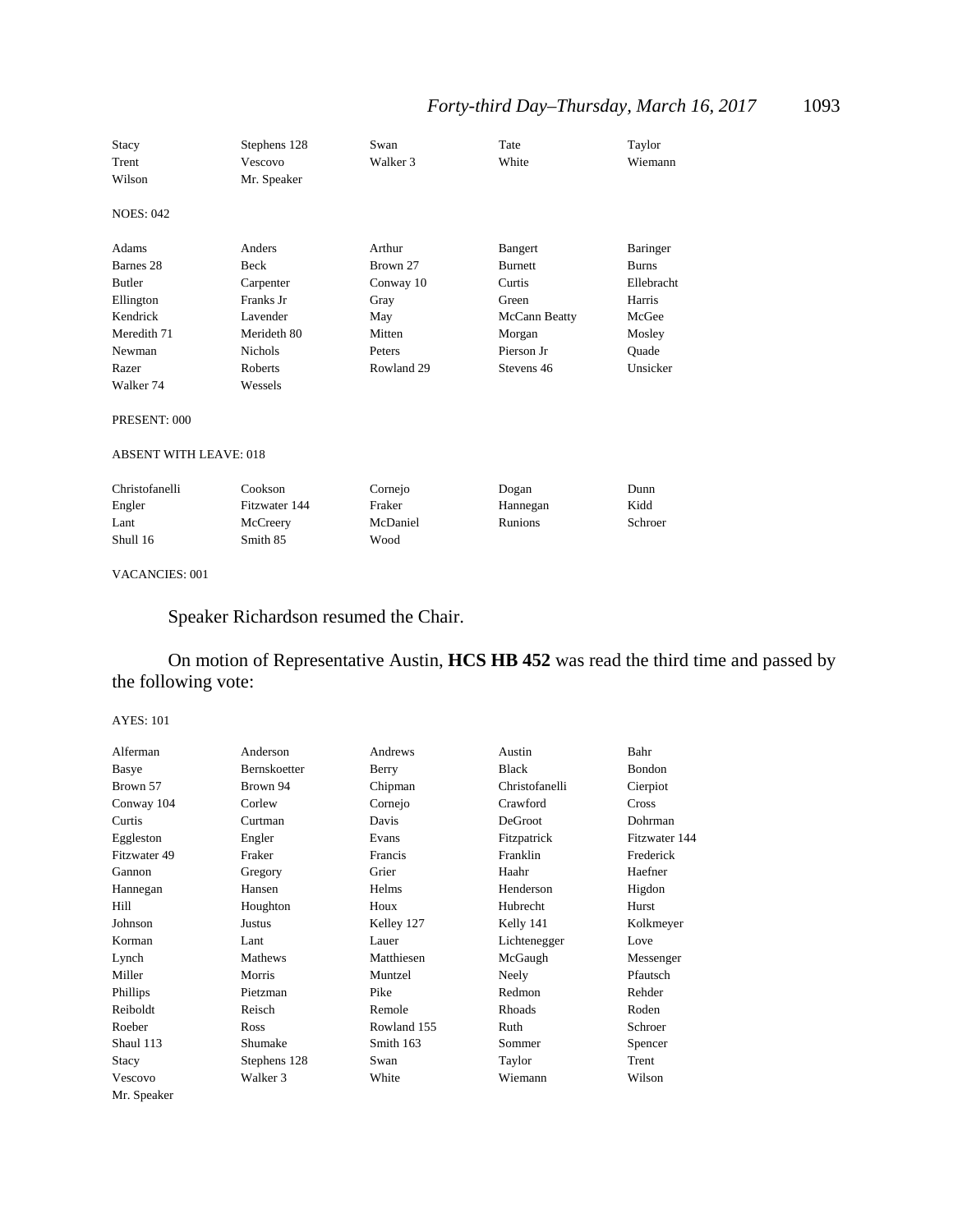NOES: 050

| Adams                         | Anders     | Arthur        | Bangert              | Baringer       |
|-------------------------------|------------|---------------|----------------------|----------------|
| Barnes 60                     | Barnes 28  | Beard         | Beck                 | <b>Brattin</b> |
| Brown 27                      | Burnett    | <b>Burns</b>  | Butler               | Carpenter      |
| Conway 10                     | Ellebracht | Ellington     | Franks Jr            | Gray           |
| Green                         | Harris     | Kendrick      | Lavender             | Marshall       |
| May                           | McCaherty  | McCann Beatty | McGee                | Meredith 71    |
| Merideth 80                   | Mitten     | Moon          | Morgan               | Newman         |
| Nichols                       | Peters     | Pierson Jr    | Plocher              | Pogue          |
| Quade                         | Razer      | Roberts       | Rone                 | Rowland 29     |
| Stevens 46                    | Tate       | Unsicker      | Walker <sub>74</sub> | Wessels        |
| PRESENT: 000                  |            |               |                      |                |
| <b>ABSENT WITH LEAVE: 011</b> |            |               |                      |                |
| Cookson                       | Dogan      | Dunn          | Kidd                 | McCreery       |
| McDaniel                      | Mosley     | Runions       | Shull 16             | Smith 85       |
| Wood                          |            |               |                      |                |
|                               |            |               |                      |                |

VACANCIES: 001

Speaker Richardson declared the bill passed.

### **SIGNING OF HOUSE BILLS**

All other business of the House was suspended while **SCS HCS HB 662** was read at length and was signed by the Speaker to the end that the same may become law.

 Representatives Moon and Marshall offered objections to **SCS HCS HB 662**, which were appended to the bill.

### **CONSTITUTIONAL OBJECTIONS**

March 16, 2017

Todd Richardson Speaker of the House Room 308 201 West Capitol Avenue Jefferson City, MO 65101

CONSTITUTIONAL OBJECTION - SCS HCS HB 662

**SCS HCS HB 662** contains language which appears to violate Missouri's Constitution, Article I, Section 31, rendering the bill, in its entirety, unconstitutional.

/s/ Mike Moon District 157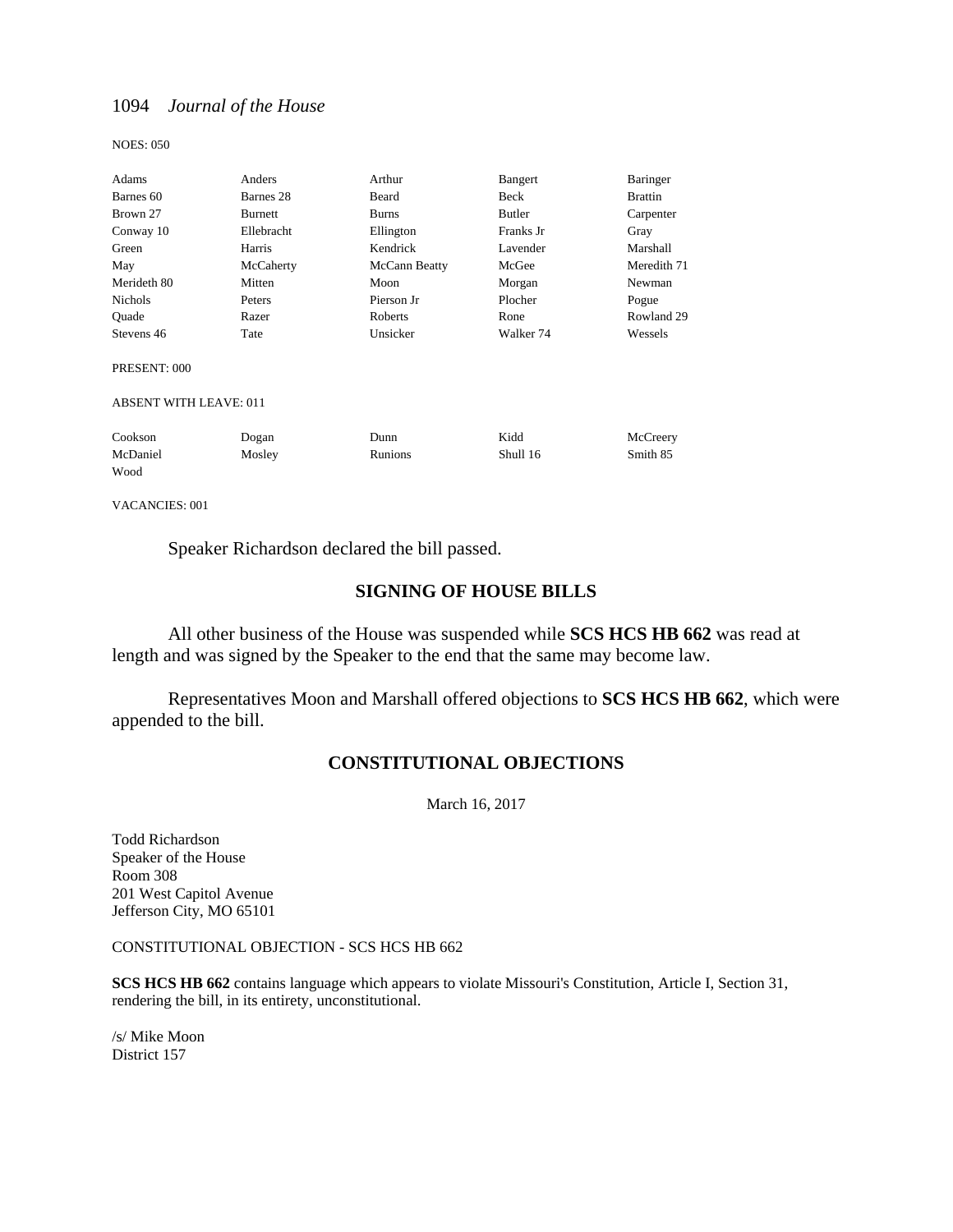#### OBJECTION TO SIGNING AND ENACTMENT OF SENATE COMMITTEE SUBSTITUTE FOR HOUSE COMMITTEE SUBSTITUTE FOR HOUSE BILL 662

WHEREAS, Article I, Section 31 of the Constitution of the State of Missouri provides:

"That no law shall delegate to any commission, bureau, board or other administrative agency authority to make any rule fixing a fine or imprisonment as punishment for its violation;" and

WHEREAS, **Senate Committee Substitute for House Committee Substitute for House Bill No. 662** violates the Missouri Constitution in the following manner:

1. SCS for HCS for HB 662 prohibits any person from knowingly using herbicide which is not labeled for use in a manner in which the person used it, and such use results in the herbicide drifting or coming into contact with another person's field, onto another person's personal property, onto another person's real property, or onto another person, and such use results in damage.

2. SCS for HCS for HB 662 allows the Missouri Department of Agriculture to promulgate rules to implement the provisions of the bill.

3. SCS for HCS for HB 662 authorizes the Missouri Department of Agriculture to assess a civil penalty of up to \$25,000.00 per violation.

4. SCS for HCS for HB 662 empowers the Department of Agriculture with unlimited subpoena power and authorizes the Department to assess a civil penalty of up to \$5,000.00 if a person refuses to comply with the Department's demand for information.

THEREFORE, I conclude that **Senate Committee Substitute for House Committee Substitute for House Bill No. 662** violates the Missouri Constitution and should not be signed by the Officers of the House or Senate, nor should the bill be signed by the Governor.

Respectfully submitted,

/s/ Nick Marshall District 13, Platte County

#### **SIGNING OF HOUSE BILLS**

All other business of the House was suspended while **HB 153** was read at length and, there being no objections, was signed by the Speaker to the end that the same may become law.

Having been duly signed in open session of the Senate, **HB 153** and **SCS HCS HB 662** were delivered to the Governor by the Chief Clerk of the House.

#### **THIRD READING OF HOUSE BILLS**

**HCS HB 270**, relating to marriage licenses, was taken up by Representative Evans.

 On motion of Representative Evans, **HCS HB 270** was read the third time and passed by the following vote: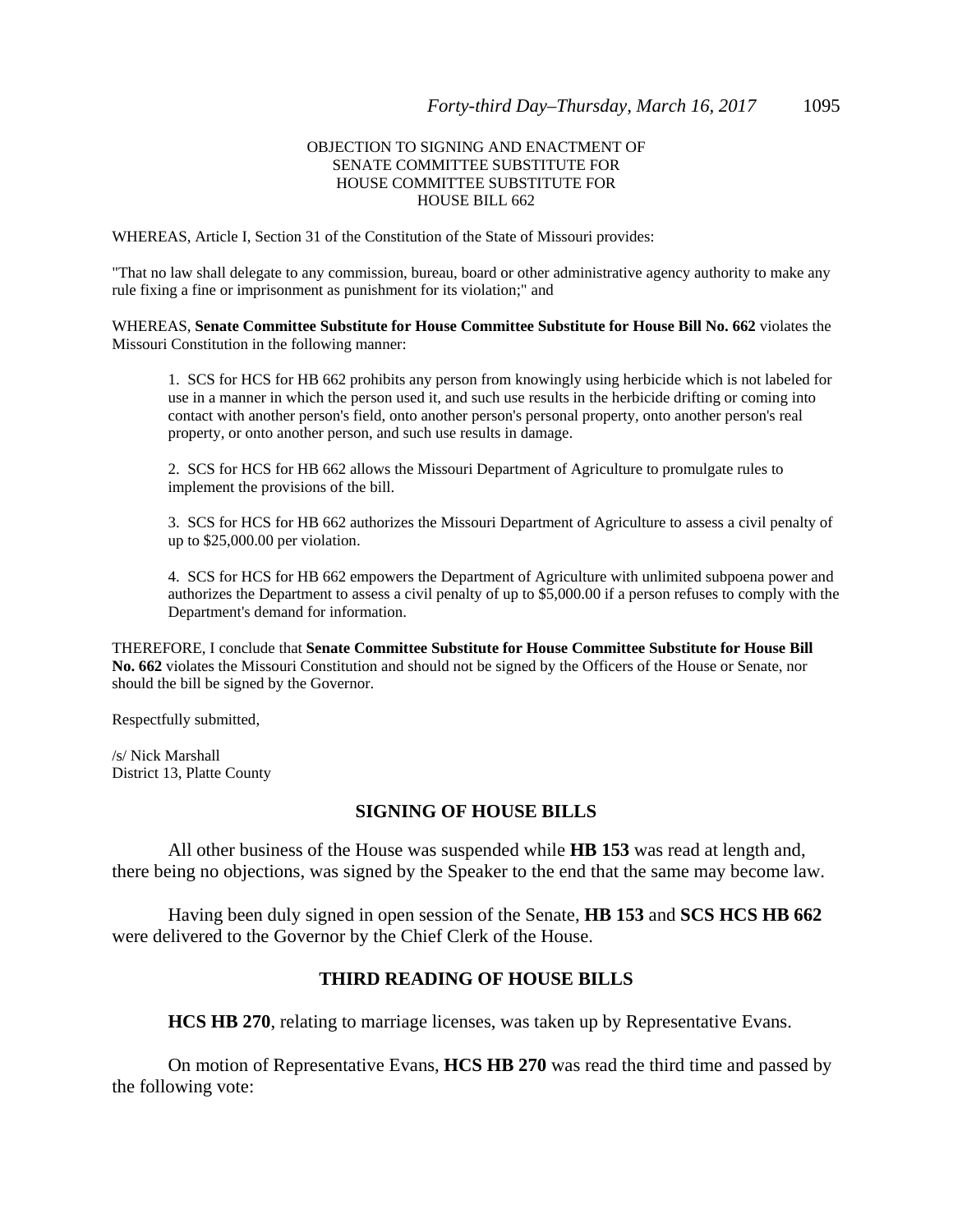AYES: 139

| Adams                | Alferman             | Anders         | Anderson             | Andrews        |
|----------------------|----------------------|----------------|----------------------|----------------|
| Arthur               | Austin               | Bahr           | Bangert              | Baringer       |
| Barnes <sub>60</sub> | Barnes <sub>28</sub> | Basye          | <b>Beard</b>         | <b>Beck</b>    |
| <b>Bernskoetter</b>  | Berry                | <b>Black</b>   | <b>Bondon</b>        | <b>Brattin</b> |
| Brown 27             | Brown 94             | <b>Burnett</b> | <b>Burns</b>         | <b>Butler</b>  |
| Carpenter            | Chipman              | Christofanelli | Cierpiot             | Conway 10      |
| Crawford             | Curtis               | Curtman        | Davis                | <b>DeGroot</b> |
| Dohrman              | Eggleston            | Ellebracht     | Ellington            | Engler         |
| Evans                | Fitzpatrick          | Fitzwater 49   | Fraker               | Francis        |
| Franklin             | Franks Jr            | Frederick      | Gannon               | Green          |
| Gregory              | Grier                | Haahr          | Haefner              | Hannegan       |
| Hansen               | Harris               | Helms          | Henderson            | Higdon         |
| Hill                 | Houghton             | Houx           | Hubrecht             | Hurst          |
| Johnson              | <b>Justus</b>        | Kelley 127     | Kelly 141            | Kendrick       |
| Kolkmeyer            | Korman               | Lant           | Lavender             | Lichtenegger   |
| Love                 | Lynch                | Marshall       | Mathews              | Matthiesen     |
| McCaherty            | McCann Beatty        | McGaugh        | McGee                | Meredith 71    |
| Messenger            | Miller               | Mitten         | Moon                 | Morgan         |
| Morris               | Mosley               | Muntzel        | Newman               | <b>Nichols</b> |
| Peters               | Pfautsch             | Phillips       | Pierson Jr           | Pietzman       |
| Pike                 | Plocher              | Ouade          | Razer                | Redmon         |
| Rehder               | Reiboldt             | Reisch         | Remole               | Rhoads         |
| Roberts              | Roden                | Roeber         | Ross                 | Rowland 155    |
| Rowland 29           | Ruth                 | Schroer        | Shaul 113            | Shumake        |
| Smith 163            | Sommer               | Spencer        | Stacy                | Stephens 128   |
| Stevens 46           | Swan                 | Tate           | Taylor               | Trent          |
| Unsicker             | Vescovo              | Walker 3       | Walker <sub>74</sub> | Wessels        |
| White                | Wiemann              | Wilson         | Mr. Speaker          |                |

NOES: 001

Pogue

#### PRESENT: 000

#### ABSENT WITH LEAVE: 022

| Brown 57    | Conway 104 | Cookson | Corlew        | Cornejo  |
|-------------|------------|---------|---------------|----------|
| Cross       | Dogan      | Dunn    | Fitzwater 144 | Gray     |
| Kidd        | Lauer      | May     | McCreery      | McDaniel |
| Merideth 80 | Neely      | Rone    | Runions       | Shull 16 |
| Smith 85    | Wood       |         |               |          |

VACANCIES: 001

Speaker Richardson declared the bill passed.

### **REFERRAL OF HOUSE RESOLUTIONS**

The following House Resolution was referred to the Committee indicated:

**HR 1093** - Consent and House Procedure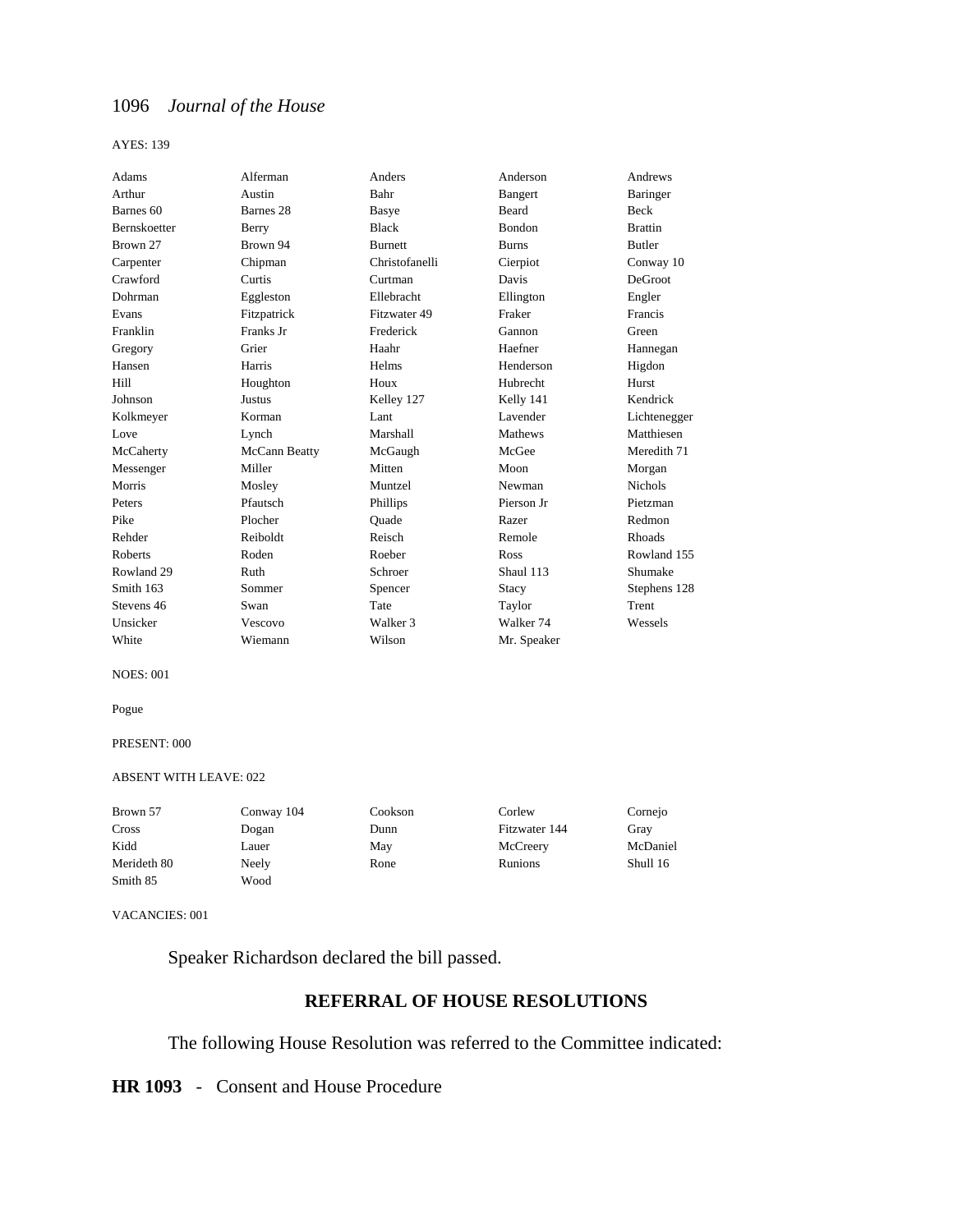### **REFERRAL OF HOUSE JOINT RESOLUTIONS**

The following House Joint Resolutions were referred to the Committee indicated:

- **HJR 10** Fiscal Review
- **HJR 39** Ways and Means
- **HJR 40** Conservation and Natural Resources

#### **REFERRAL OF HOUSE COMMITTEE BILLS**

The following House Committee Bill was referred to the Committee indicated:

**HCB 1** - Rules - Legislative Oversight

### **REFERRAL OF HOUSE BILLS**

The following House Bills were referred to the Committee indicated:

- **HB 469** Fiscal Review
- **HB 119** Judiciary
- **HB 793** Elementary and Secondary Education
- **HB 948** Elementary and Secondary Education
- **HB 990** General Laws
- **HB 1011** Insurance Policy
- **HB 1060** Professional Registration and Licensing
- **HB 1088** Health and Mental Health Policy
- **HB 1123** Elementary and Secondary Education
- **HB 1124** Crime Prevention and Public Safety
- **HB 1133** Crime Prevention and Public Safety
- **HB 1136** Utilities
- **HB 1141** General Laws
- **HB 1162** Conservation and Natural Resources
- **HB 1186** Elementary and Secondary Education

#### **REFERRAL OF SENATE BILLS**

The following Senate Bills were referred to the Committee indicated:

| <b>SCS SB 11</b> - Local Government                            |
|----------------------------------------------------------------|
| <b>SS SCS SB 16</b> - Ways and Means                           |
| <b>SS SB 31</b> - Special Committee on Litigation Reform       |
| <b>SS#2 SCS SB 43</b> - Special Committee on Litigation Reform |
| <b>SB 64</b> - Transportation                                  |
| <b>SS SCS SB 66</b> - Special Committee on Employment Security |
| <b>SCS SB 82</b> - Government Efficiency                       |
| <b>SB 95</b> - Local Government                                |
|                                                                |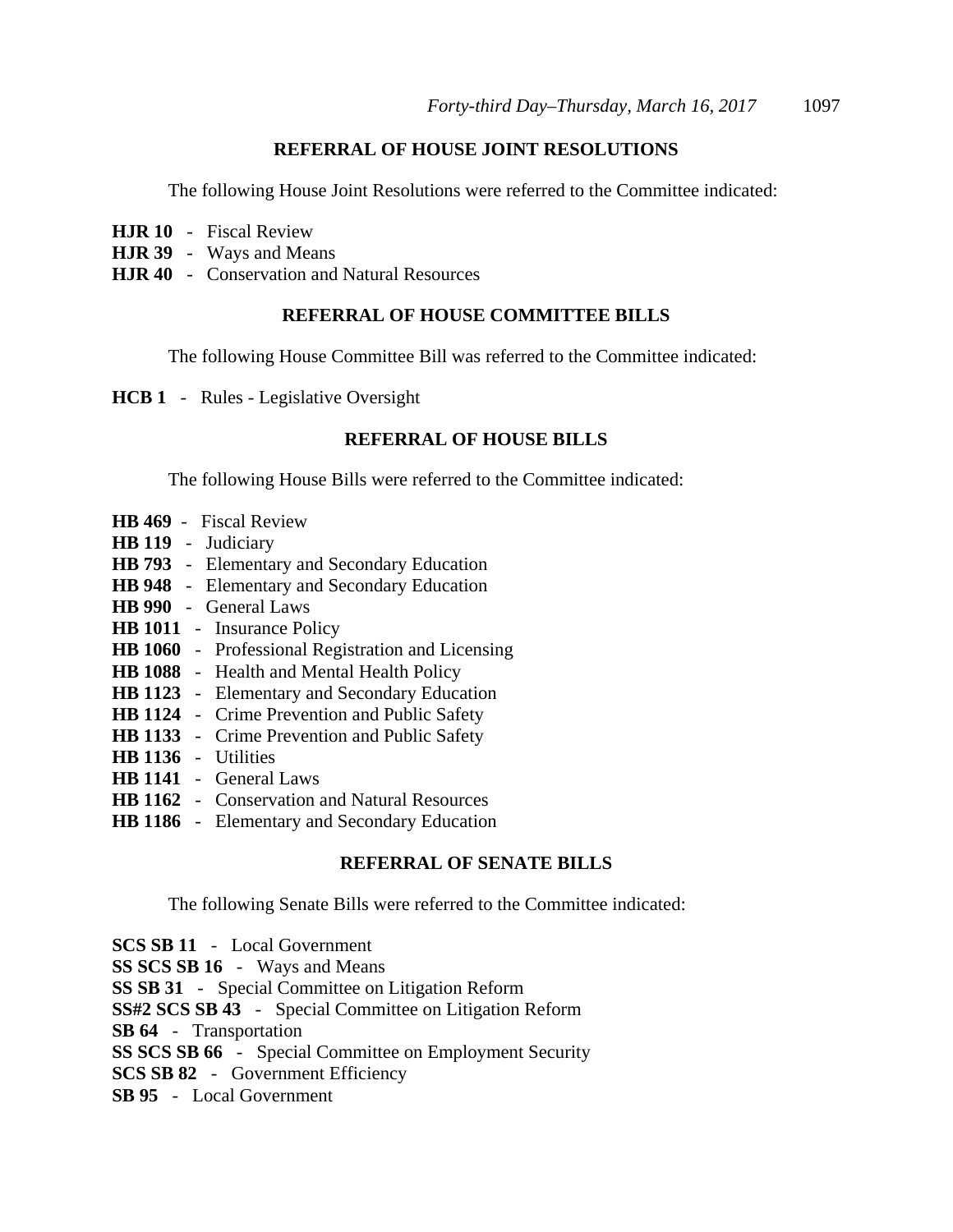| <b>SCS SB 108</b> - Veterans                                    |
|-----------------------------------------------------------------|
| <b>SB 111</b> - Elections and Elected Officials                 |
| <b>SS SCS SB 113</b> - Special Committee on Employment Security |
| <b>SS SB 182</b> - Economic Development                         |
| <b>SB 194</b> - Health and Mental Health Policy                 |
| <b>SCS SB 229</b> - Health and Mental Health Policy             |
| <b>SCS SB 237</b> - Special Committee on Litigation Reform      |
|                                                                 |

### **COMMITTEE REPORTS**

#### **Committee on Budget**, Chairman Fitzpatrick reporting:

 Mr. Speaker: Your Committee on Budget, to which was referred **HB 14**, begs leave to report it has examined the same and recommends that it **Do Pass with House Committee Substitute** by the following vote:

Ayes (28): Alferman, Bahr, Brown (94), Butler, Christofanelli, Conway (104), Davis, Fitzpatrick, Gregory, Haefner, Hill, Kendrick, Korman, Lavender, Lichtenegger, May, McGee, Quade, Redmon, Rone, Ross, Rowland (155), Smith (163), Spencer, Swan, Taylor, Trent and Wood

Noes (0)

Absent (7): Andrews, Black, Dunn, Hubrecht, Merideth (80), Peters and Razer

#### **Committee on Economic Development**, Chairman Rehder reporting:

 Mr. Speaker: Your Committee on Economic Development, to which was referred **HB 133**, begs leave to report it has examined the same and recommends that it **Do Pass**, and pursuant to Rule 24(25)(c) be referred to the Committee on Rules - Legislative Oversight by the following vote:

Ayes (9): Berry, Fitzwater (49), Grier, Lant, Miller, Pietzman, Plocher, Rehder and Vescovo

Noes (3): Beck, Dunn and Green

Absent (1): Rowland (29)

 Mr. Speaker: Your Committee on Economic Development, to which was referred **HB 352**, begs leave to report it has examined the same and recommends that it **Do Pass**, and pursuant to Rule 24(25)(c) be referred to the Committee on Rules - Legislative Oversight by the following vote:

Ayes (11): Beck, Berry, Fitzwater (49), Green, Grier, Lant, Miller, Pietzman, Plocher, Rehder and Vescovo

Noes (1): Dunn

Absent (1): Rowland (29)

 Mr. Speaker: Your Committee on Economic Development, to which was referred **HB 476**, begs leave to report it has examined the same and recommends that it **Do Pass**, and pursuant to Rule 24(25)(c) be referred to the Committee on Rules - Legislative Oversight by the following vote: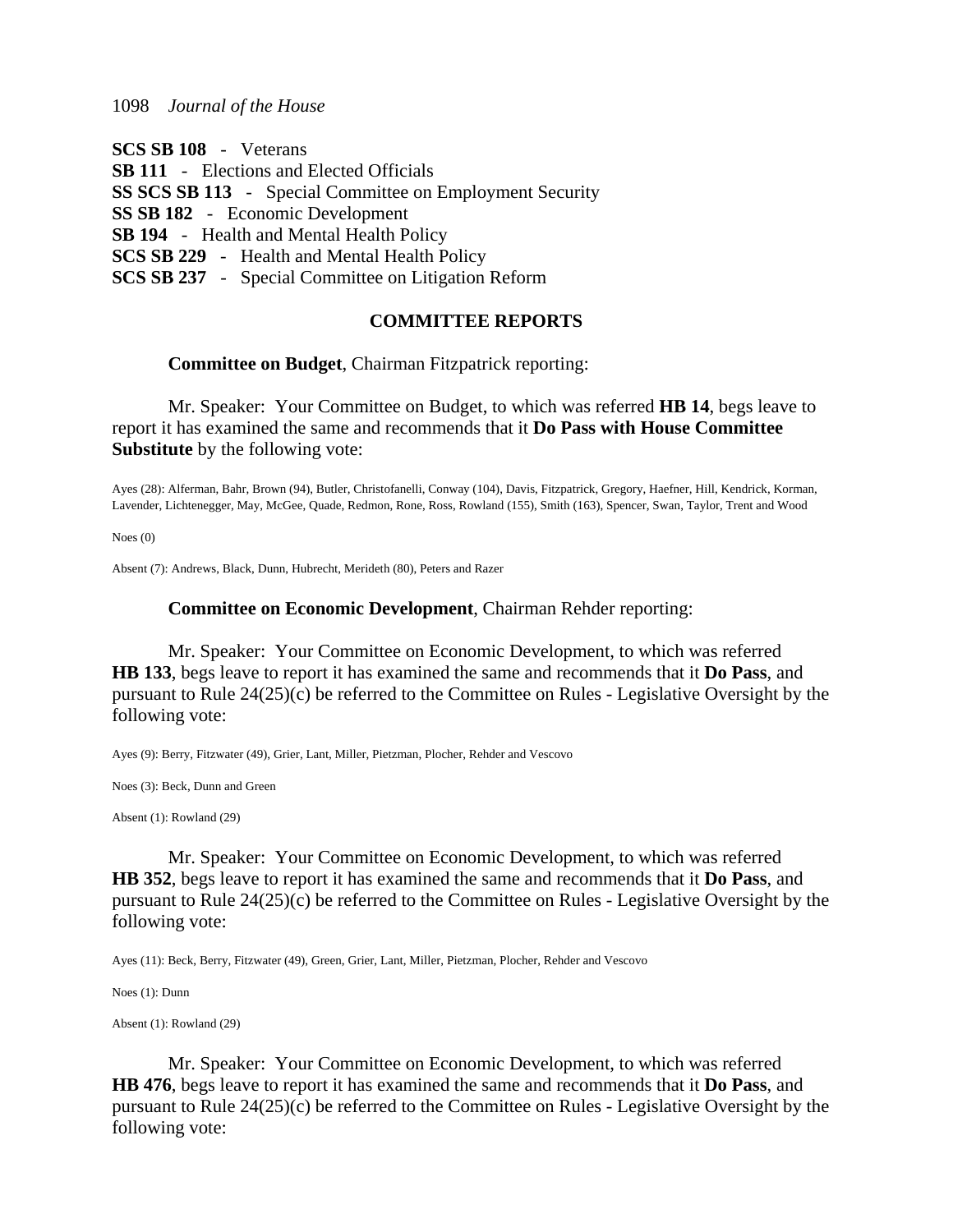Ayes (9): Berry, Fitzwater (49), Grier, Lant, Miller, Pietzman, Plocher, Rehder and Vescovo

Noes (3): Beck, Dunn and Green

Absent (1): Rowland (29)

#### **Committee on Health and Mental Health Policy**, Chairman Frederick reporting:

 Mr. Speaker: Your Committee on Health and Mental Health Policy, to which was referred **HCR 34**, begs leave to report it has examined the same and recommends that it **Do Pass**, and pursuant to Rule 24(25)(b) be referred to the Committee on Rules - Administrative Oversight by the following vote:

Ayes (10): Arthur, Frederick, Messenger, Morris, Pfautsch, Smith (163), Stephens (128), Stevens (46), Walker (74) and Wiemann

Noes (0)

Absent (1): Haefner

 Mr. Speaker: Your Committee on Health and Mental Health Policy, to which was referred **HCR 36**, begs leave to report it has examined the same and recommends that it **Do Pass**, and pursuant to Rule 24(25)(b) be referred to the Committee on Rules - Administrative Oversight by the following vote:

Ayes (10): Arthur, Frederick, Messenger, Morris, Pfautsch, Smith (163), Stephens (128), Stevens (46), Walker (74) and Wiemann

Noes (0)

Absent (1): Haefner

#### **Committee on Insurance Policy**, Chairman Engler reporting:

 Mr. Speaker: Your Committee on Insurance Policy, to which was referred **HB 209**, begs leave to report it has examined the same and recommends that it **Do Pass**, and pursuant to Rule 24(25)(c) be referred to the Committee on Rules - Legislative Oversight by the following vote:

Ayes (10): Burnett, Burns, Engler, Messenger, Morris, Muntzel, Pfautsch, Shull (16), Stephens (128) and Wiemann

Noes (0)

Absent (1): Ellebracht

#### **Committee on Local Government**, Chairman Fraker reporting:

 Mr. Speaker: Your Committee on Local Government, to which was referred **HJR 20**, begs leave to report it has examined the same and recommends that it **Do Pass**, and pursuant to Rule 24(25)(b) be referred to the Committee on Rules - Administrative Oversight by the following vote:

Ayes (11): Adams, Brattin, Burnett, Fraker, Grier, Hannegan, Houghton, McCaherty, Muntzel, Vescovo and Wilson

Noes (0)

Absent (2): Baringer and Wessels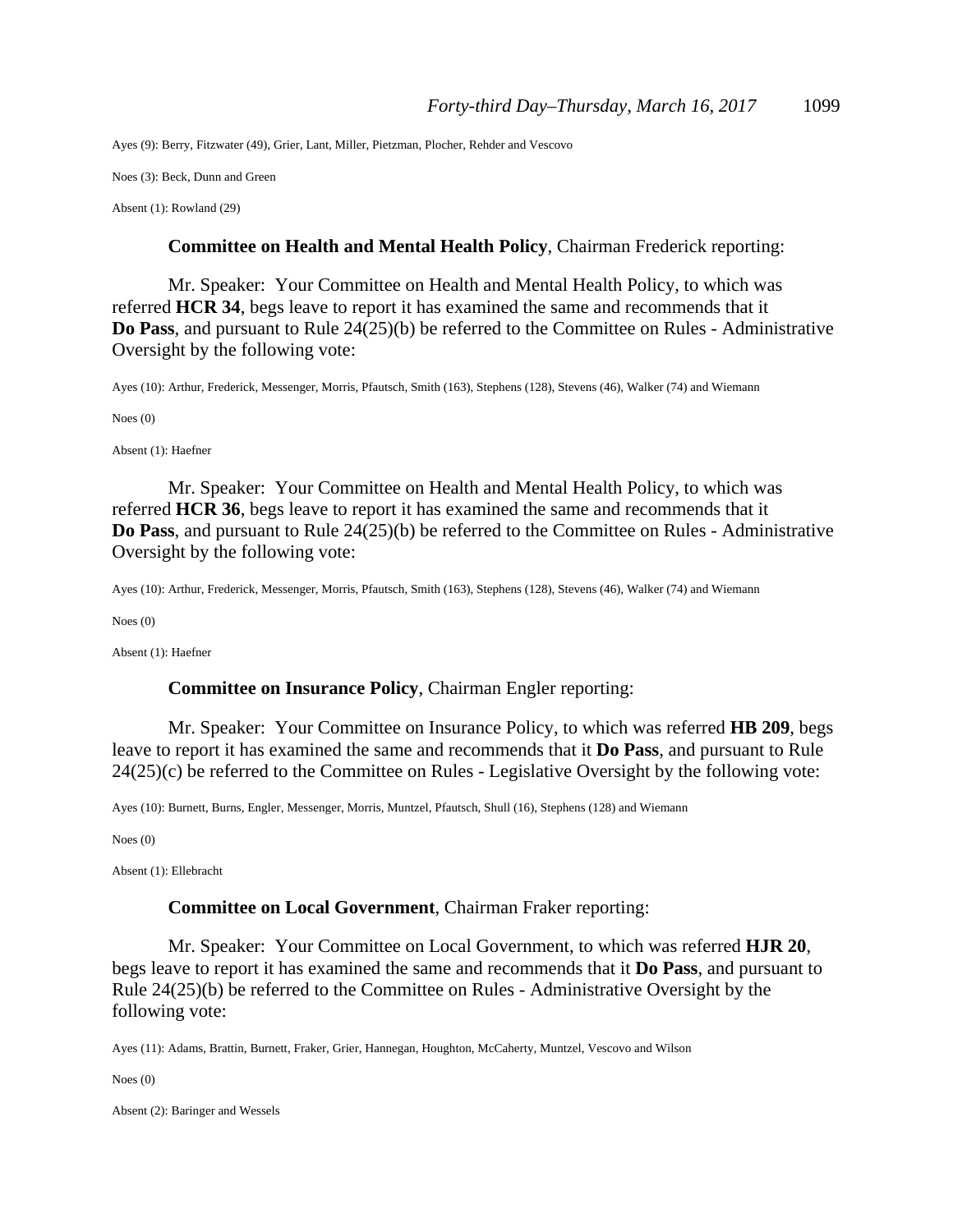Mr. Speaker: Your Committee on Local Government, to which was referred **HB 925**, begs leave to report it has examined the same and recommends that it **Do Pass with House Committee Substitute**, and pursuant to Rule 24(25)(b) be referred to the Committee on Rules - Administrative Oversight by the following vote:

Ayes (13): Adams, Baringer, Brattin, Burnett, Fraker, Grier, Hannegan, Houghton, McCaherty, Muntzel, Vescovo, Wessels and Wilson

Noes (0)

Absent (0)

 Mr. Speaker: Your Committee on Local Government, to which was referred **HB 935**, begs leave to report it has examined the same and recommends that it **Do Pass with House Committee Substitute**, and pursuant to Rule 24(25)(b) be referred to the Committee on Rules - Administrative Oversight by the following vote:

Ayes (13): Adams, Baringer, Brattin, Burnett, Fraker, Grier, Hannegan, Houghton, McCaherty, Muntzel, Vescovo, Wessels and Wilson

Noes (0)

Absent (0)

#### **Committee on Professional Registration and Licensing**, Chairman Ross reporting:

 Mr. Speaker: Your Committee on Professional Registration and Licensing, to which was referred **HB 906**, begs leave to report it has examined the same and recommends that it **Do Pass**, and pursuant to Rule 24(25)(b) be referred to the Committee on Rules - Administrative Oversight by the following vote:

Ayes (9): Brown (94), Franklin, Helms, Kelly (141), Mathews, Neely, Ross, Smith (85) and White

Noes (0)

Absent (4): Carpenter, McGee, Peters and Sommer

 Mr. Speaker: Your Committee on Professional Registration and Licensing, to which was referred **HB 910**, begs leave to report it has examined the same and recommends that it **Do Pass - Consent**, and pursuant to Rule 24(5) be referred to the Committee on Consent and House Procedure by the following vote:

Ayes (10): Brown (94), Franklin, Helms, Kelly (141), Mathews, Neely, Ross, Smith (85), Sommer and White

Noes (0)

Absent (3): Carpenter, McGee and Peters

#### **Special Committee on Homeland Security**, Chairman Higdon reporting:

 Mr. Speaker: Your Special Committee on Homeland Security, to which was referred **HCR 48**, begs leave to report it has examined the same and recommends that it **Do Pass**, and pursuant to Rule 24(25)(c) be referred to the Committee on Rules - Legislative Oversight by the following vote: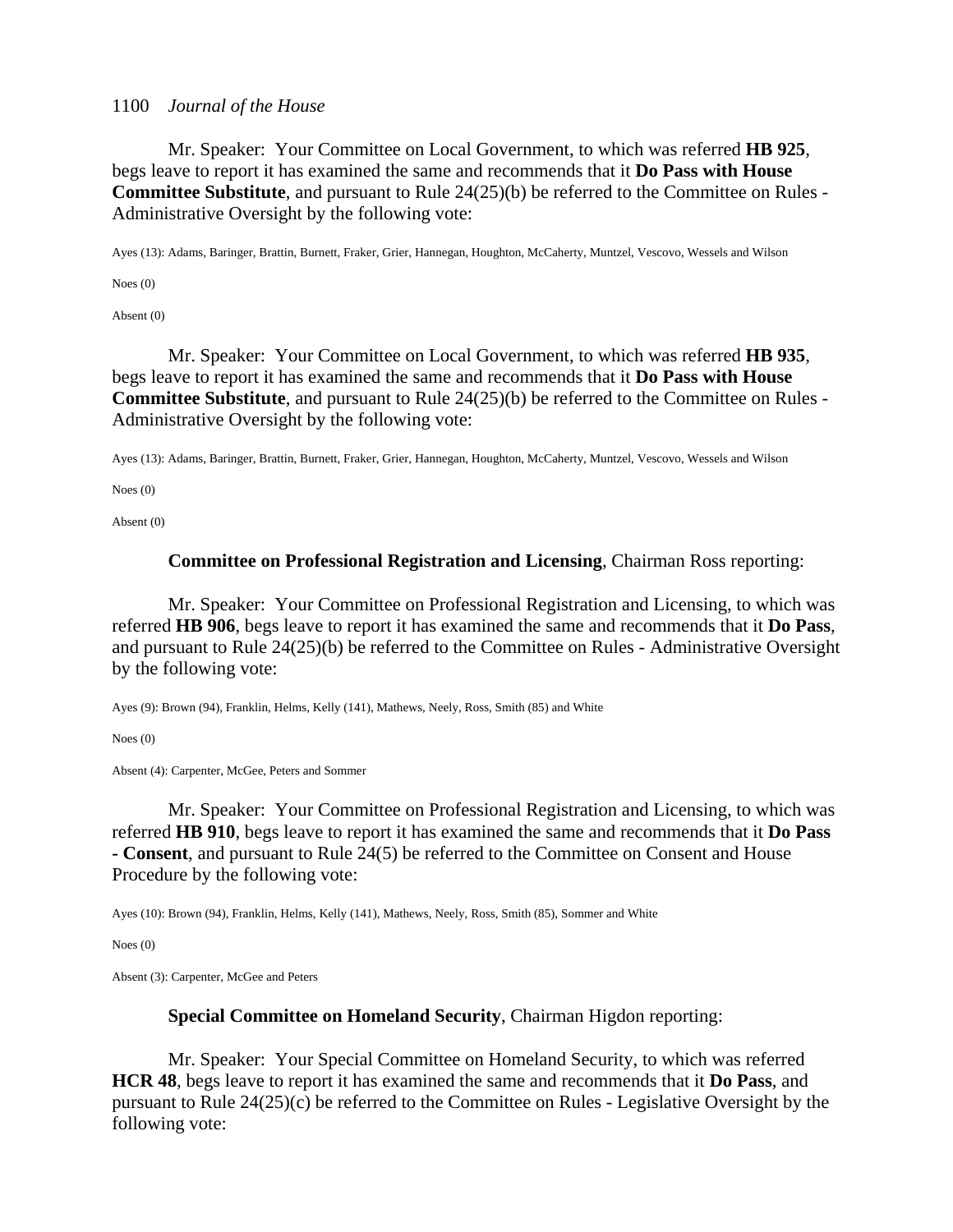Ayes (7): Basye, Curtis, Francis, Higdon, Kidd, Meredith (71) and Roden

Noes (0)

Absent (6): Curtman, Ellington, Green, Lichtenegger, McDaniel and Sommer

### **Special Committee on Tax Policy for Working Families**, Vice-Chairman Kidd reporting:

 Mr. Speaker: Your Special Committee on Tax Policy for Working Families, to which was referred **HB 109**, begs leave to report it has examined the same and recommends that it **Do Pass with House Committee Substitute**, and pursuant to Rule 24(25)(b) be referred to the Committee on Rules - Administrative Oversight by the following vote:

Ayes (9): Bahr, Burnett, Corlew, Curtman, Franks Jr., Grier, Harris, Kelley (127) and Kidd

Noes (0)

Absent (0)

#### **Committee on Consent and House Procedure**, Chairman Pfautsch reporting:

 Mr. Speaker: Your Committee on Consent and House Procedure, to which was referred **HCS HB 831**, begs leave to report it has examined the same and recommends that it **Do Pass - Consent** by the following vote:

Ayes (10): Black, Dunn, Kelly (141), Love, McCreery, Muntzel, Pfautsch, Pike, Schroer and Trent

Noes (0)

Absent (3): Beard, Carpenter and Stevens (46)

 Mr. Speaker: Your Committee on Consent and House Procedure, to which was referred **HB 897**, begs leave to report it has examined the same and recommends that it **Do Pass - Not Consent** by the following vote:

Ayes (10): Black, Dunn, Kelly (141), Love, McCreery, Muntzel, Pfautsch, Pike, Schroer and Trent

Noes (0)

Absent (3): Beard, Carpenter and Stevens (46)

Mr. Speaker: Your Committee on Consent and House Procedure, to which was referred HCS **HB 914**, begs leave to report it has examined the same and recommends that it **Do Pass - Consent** by the following vote:

Ayes (9): Black, Dunn, Kelly (141), McCreery, Muntzel, Pfautsch, Pike, Schroer and Trent

Noes (0)

Absent (4): Beard, Carpenter, Love and Stevens (46)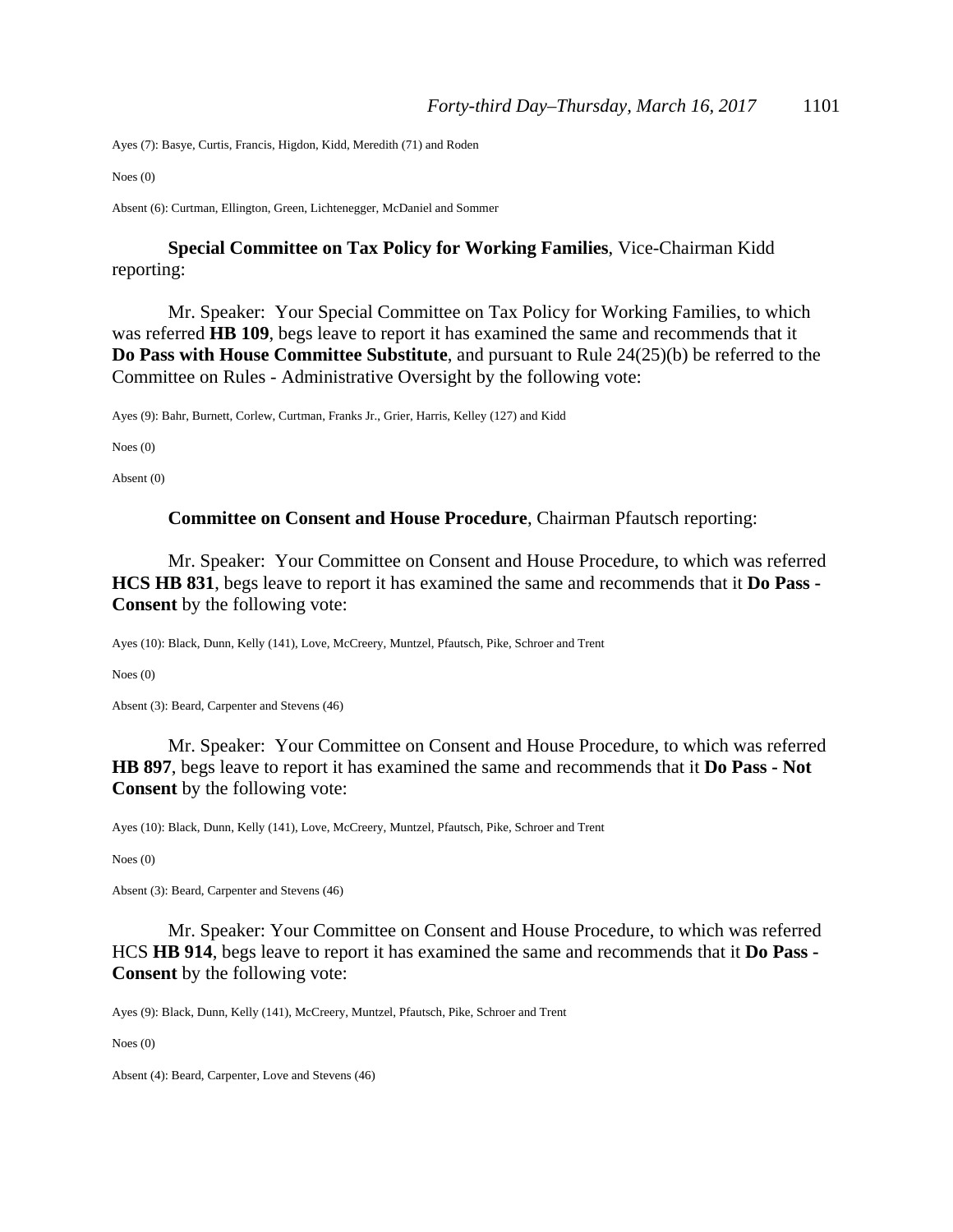Mr. Speaker: Your Committee on Consent and House Procedure, to which was referred **HCS HB 915**, begs leave to report it has examined the same and recommends that it **Do Pass - Consent** by the following vote:

Ayes (8): Beard, Black, Kelly (141), Love, Muntzel, Pfautsch, Pike and Stevens (46)

Noes (0)

Absent (5): Carpenter, Dunn, McCreery, Schroer and Trent

 Mr. Speaker: Your Committee on Consent and House Procedure, to which was referred **HB 956**, begs leave to report it has examined the same and recommends that it **Do Pass - Consent** by the following vote:

Ayes (9): Black, Dunn, Kelly (141), McCreery, Muntzel, Pfautsch, Pike, Schroer and Trent

Noes (0)

Absent (4): Beard, Carpenter, Love and Stevens (46)

 Mr. Speaker: Your Committee on Consent and House Procedure, to which was referred **HB 1009**, begs leave to report it has examined the same and recommends that it **Do Pass - Consent** by the following vote:

Ayes (10): Black, Dunn, Kelly (141), Love, McCreery, Muntzel, Pfautsch, Pike, Schroer and Trent

Noes (0)

Absent (3): Beard, Carpenter and Stevens (46)

#### **Committee on Rules - Administrative Oversight**, Chairman Barnes (60) reporting:

 Mr. Speaker: Your Committee on Rules - Administrative Oversight, to which was referred **HB 56**, begs leave to report it has examined the same and recommends that it **Do Pass** by the following vote:

Ayes (7): Austin, Barnes (60), Berry, Corlew, Mathews, Vescovo and Wiemann

Noes (3): Arthur, Runions and Unsicker

Absent (4): Carpenter, Engler, Roeber and Sommer

 Mr. Speaker: Your Committee on Rules - Administrative Oversight, to which was referred **HB 105**, begs leave to report it has examined the same and recommends that it **Do Pass** by the following vote:

Ayes (10): Arthur, Austin, Barnes (60), Berry, Corlew, Mathews, Runions, Unsicker, Vescovo and Wiemann

Noes (0)

Absent (4): Carpenter, Engler, Roeber and Sommer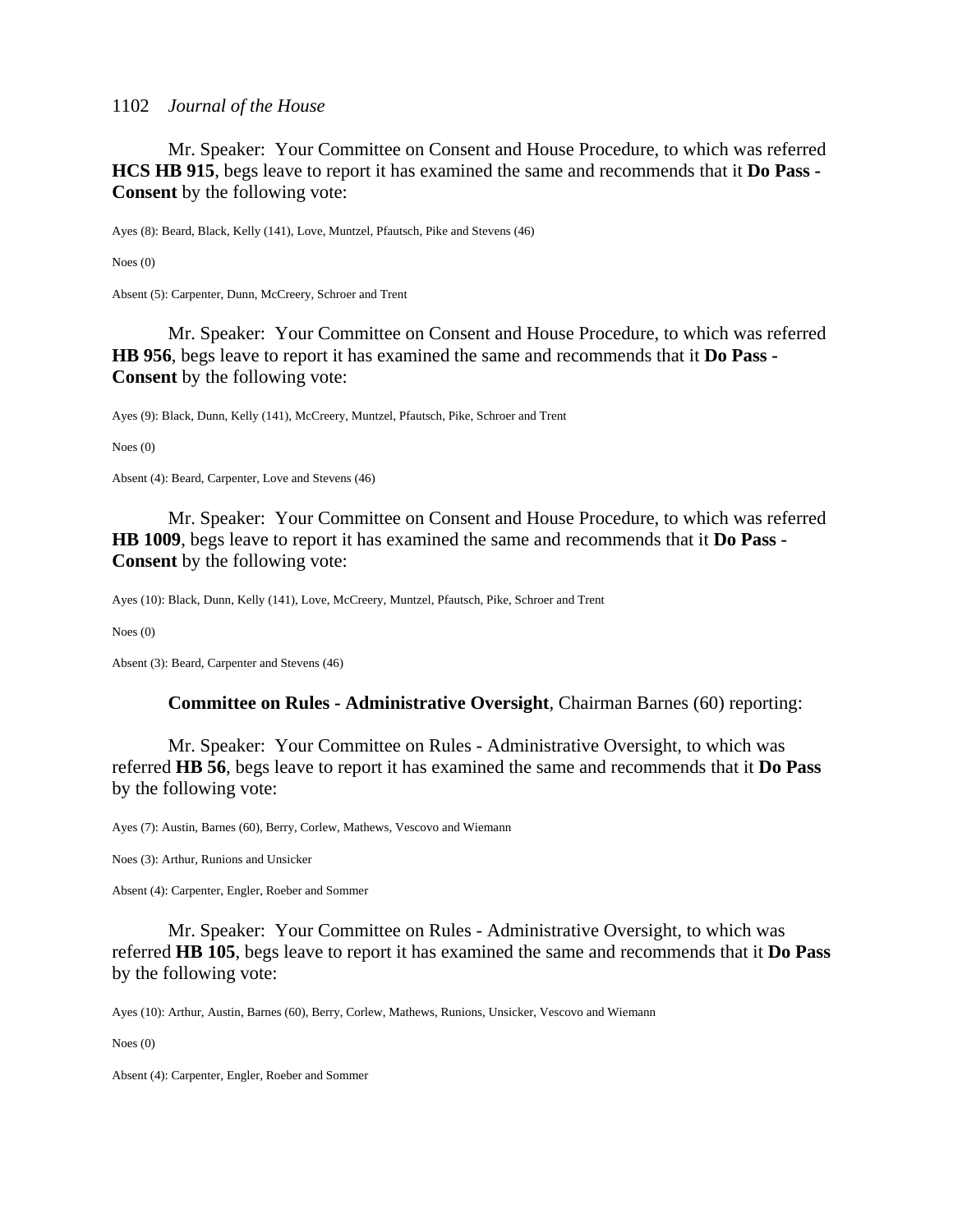Mr. Speaker: Your Committee on Rules - Administrative Oversight, to which was referred **HB 121**, begs leave to report it has examined the same and recommends that it **Do Pass** by the following vote:

Ayes (13): Arthur, Austin, Barnes (60), Berry, Carpenter, Corlew, Engler, Roeber, Runions, Sommer, Unsicker, Vescovo and Wiemann

Noes (0)

Absent (1): Mathews

 Mr. Speaker: Your Committee on Rules - Administrative Oversight, to which was referred **HB 227**, begs leave to report it has examined the same and recommends that it **Do Pass** by the following vote:

Ayes (14): Arthur, Austin, Barnes (60), Berry, Carpenter, Corlew, Engler, Mathews, Roeber, Runions, Sommer, Unsicker, Vescovo and Wiemann

Noes (0)

Absent (0)

 Mr. Speaker: Your Committee on Rules - Administrative Oversight, to which was referred **HCS HB 340**, begs leave to report it has examined the same and recommends that it **Do Pass** by the following vote:

Ayes (11): Austin, Barnes (60), Berry, Corlew, Engler, Mathews, Roeber, Runions, Sommer, Vescovo and Wiemann

Noes (3): Arthur, Carpenter and Unsicker

Absent (0)

 Mr. Speaker: Your Committee on Rules - Administrative Oversight, to which was referred **HB 358**, begs leave to report it has examined the same and recommends that it **Do Pass** by the following vote:

Ayes (14): Arthur, Austin, Barnes (60), Berry, Carpenter, Corlew, Engler, Mathews, Roeber, Runions, Sommer, Unsicker, Vescovo and Wiemann

Noes (0)

Absent (0)

 Mr. Speaker: Your Committee on Rules - Administrative Oversight, to which was referred **HCS HB 542**, begs leave to report it has examined the same and recommends that it **Do Pass - Federal Mandate** by the following vote:

Ayes (14): Arthur, Austin, Barnes (60), Berry, Carpenter, Corlew, Engler, Mathews, Roeber, Runions, Sommer, Unsicker, Vescovo and Wiemann

Noes (0)

Absent (0)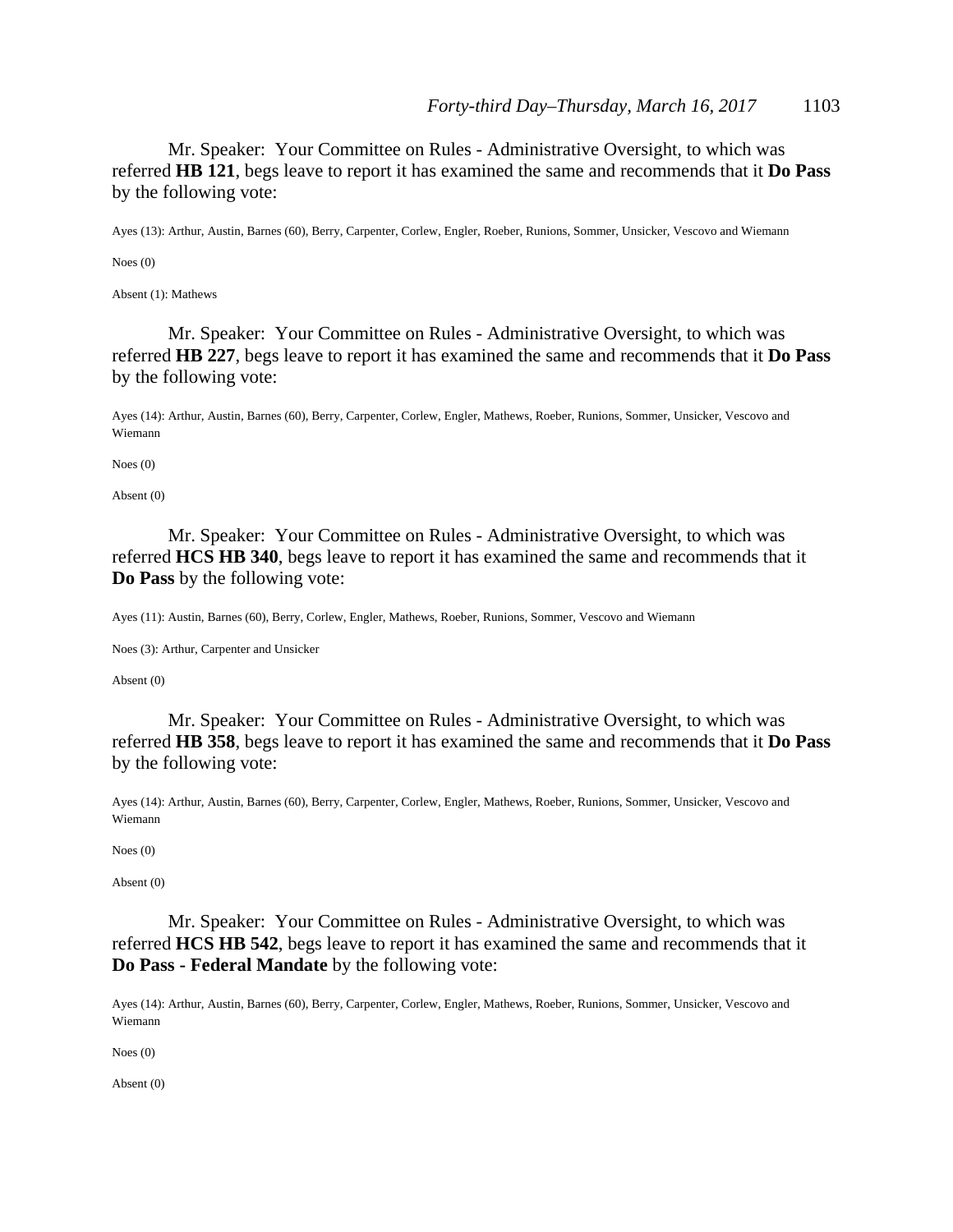Mr. Speaker: Your Committee on Rules - Administrative Oversight, to which was referred **HCS HB 670**, begs leave to report it has examined the same and recommends that it **Do Pass** by the following vote:

Ayes (14): Arthur, Austin, Barnes (60), Berry, Carpenter, Corlew, Engler, Mathews, Roeber, Runions, Sommer, Unsicker, Vescovo and Wiemann

Noes (0)

Absent (0)

 Mr. Speaker: Your Committee on Rules - Administrative Oversight, to which was referred **HCS HB 698**, begs leave to report it has examined the same and recommends that it **Do Pass** by the following vote:

Ayes (10): Austin, Barnes (60), Berry, Corlew, Engler, Mathews, Roeber, Sommer, Vescovo and Wiemann

Noes (4): Arthur, Carpenter, Runions and Unsicker

Absent (0)

 Mr. Speaker: Your Committee on Rules - Administrative Oversight, to which was referred **HCS HB 754**, begs leave to report it has examined the same and recommends that it **Do Pass** by the following vote:

Ayes (9): Austin, Barnes (60), Berry, Corlew, Engler, Roeber, Sommer, Vescovo and Wiemann

Noes (4): Arthur, Carpenter, Runions and Unsicker

Absent (1): Mathews

 Mr. Speaker: Your Committee on Rules - Administrative Oversight, to which was referred **HB 790**, begs leave to report it has examined the same and recommends that it **Do Pass** by the following vote:

Ayes (13): Arthur, Austin, Barnes (60), Berry, Carpenter, Corlew, Engler, Roeber, Runions, Sommer, Unsicker, Vescovo and Wiemann

Noes (0)

Absent (1): Mathews

 Mr. Speaker: Your Committee on Rules - Administrative Oversight, to which was referred **HB 813**, begs leave to report it has examined the same and recommends that it **Do Pass** by the following vote:

Ayes (13): Arthur, Austin, Barnes (60), Berry, Carpenter, Corlew, Engler, Roeber, Runions, Sommer, Unsicker, Vescovo and Wiemann

Noes (0)

Absent (1): Mathews

 Mr. Speaker: Your Committee on Rules - Administrative Oversight, to which was referred **HB 815**, begs leave to report it has examined the same and recommends that it **Do Pass** by the following vote: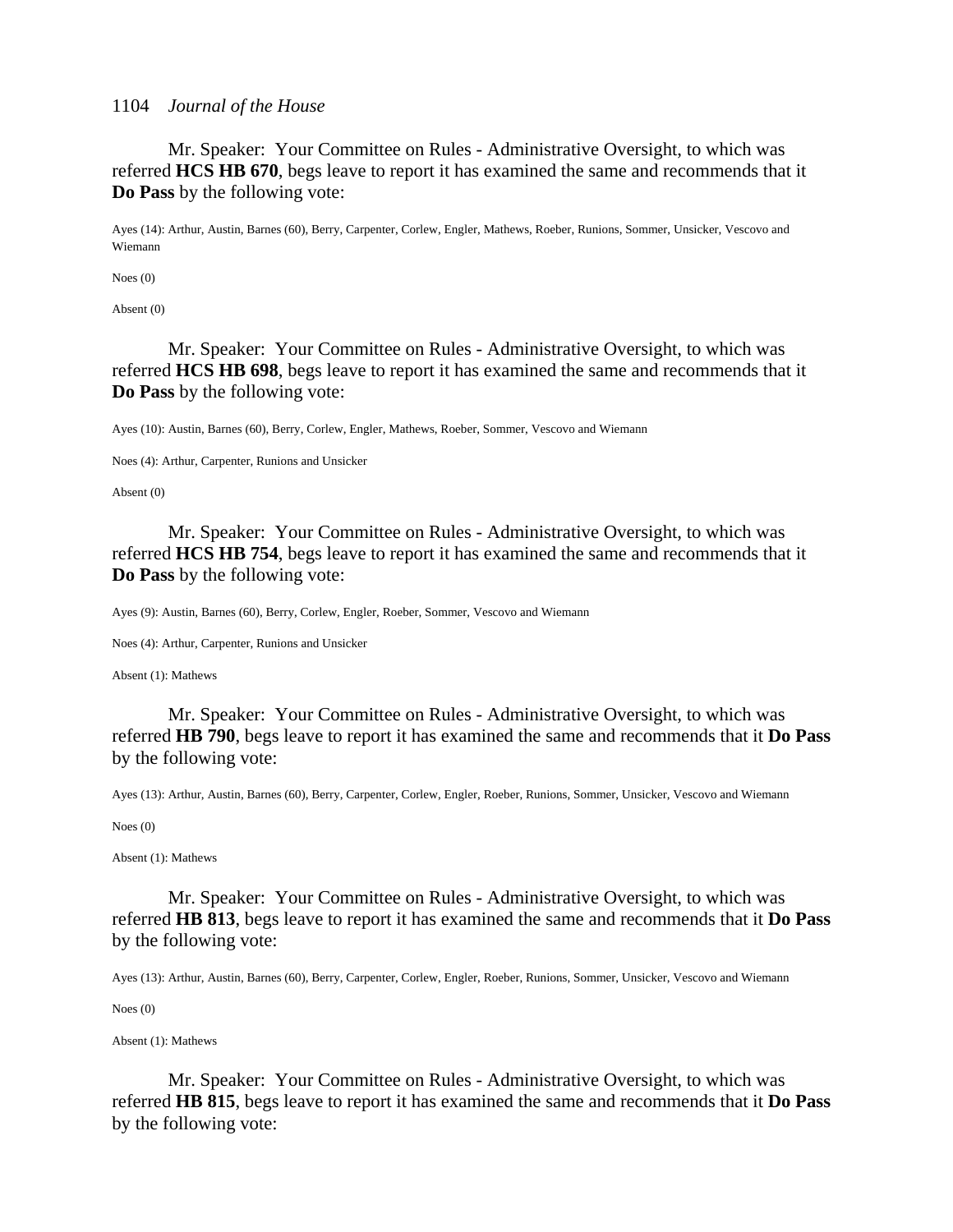Ayes (13): Arthur, Austin, Barnes (60), Berry, Carpenter, Corlew, Engler, Roeber, Runions, Sommer, Unsicker, Vescovo and Wiemann

Noes (0)

Absent (1): Mathews

 Mr. Speaker: Your Committee on Rules - Administrative Oversight, to which was referred **HB 824**, begs leave to report it has examined the same and recommends that it **Do Pass** by the following vote:

Ayes (13): Arthur, Austin, Barnes (60), Berry, Carpenter, Corlew, Engler, Roeber, Runions, Sommer, Unsicker, Vescovo and Wiemann

Noes (0)

Absent (1): Mathews

 Mr. Speaker: Your Committee on Rules - Administrative Oversight, to which was referred **HCS HB 827**, begs leave to report it has examined the same and recommends that it **Do Pass** by the following vote:

Ayes (13): Arthur, Austin, Barnes (60), Berry, Carpenter, Corlew, Engler, Roeber, Runions, Sommer, Unsicker, Vescovo and Wiemann

Noes (0)

Absent (1): Mathews

 Mr. Speaker: Your Committee on Rules - Administrative Oversight, to which was referred **HB 889**, begs leave to report it has examined the same and recommends that it **Do Pass** by the following vote:

Ayes (13): Arthur, Austin, Barnes (60), Berry, Carpenter, Corlew, Engler, Roeber, Runions, Sommer, Unsicker, Vescovo and Wiemann

Noes (0)

Absent (1): Mathews

 Mr. Speaker: Your Committee on Rules - Administrative Oversight, to which was referred **HCS HBs 960, 962 & 828**, begs leave to report it has examined the same and recommends that it **Do Pass** by the following vote:

Ayes (13): Arthur, Austin, Barnes (60), Berry, Carpenter, Corlew, Engler, Roeber, Runions, Sommer, Unsicker, Vescovo and Wiemann

Noes (0)

Absent (1): Mathews

#### **Committee on Rules - Legislative Oversight**, Chairman Rhoads reporting:

 Mr. Speaker: Your Committee on Rules - Legislative Oversight, to which was referred **HCS HB 608**, begs leave to report it has examined the same and recommends that it **Do Pass** by the following vote: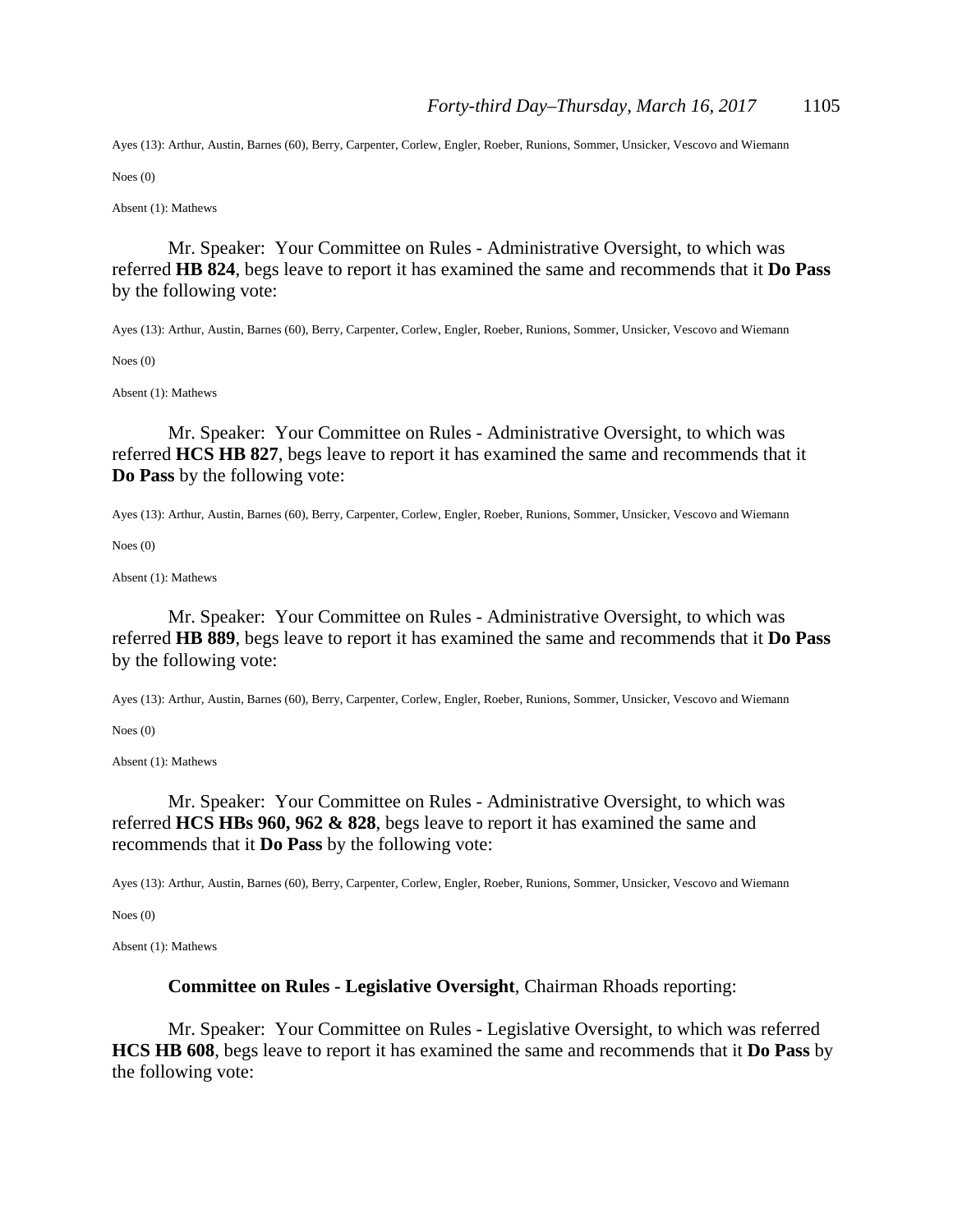Ayes (9): Bondon, Curtis, Eggleston, Fitzwater (49), Haahr, Lavender, Rhoads, Shumake and Wessels

Noes (0)

Absent (5): Brown (94), Butler, Dogan, Rone and Shull (16)

 Mr. Speaker: Your Committee on Rules - Legislative Oversight, to which was referred **HB 705**, begs leave to report it has examined the same and recommends that it **Do Pass** by the following vote:

Ayes (6): Bondon, Eggleston, Fitzwater (49), Haahr, Rhoads and Shumake

Noes (3): Curtis, Lavender and Wessels

Absent (5): Brown (94), Butler, Dogan, Rone and Shull (16)

#### **SUBCOMMITTEE REPORTS**

#### **Subcommittee on Scope of Practice**, Chairman Sommer reporting:

Mr. Speaker: Your Subcommittee on Scope of Practice, to which was referred a review of **expanding the scope of practice for Advanced Practice Registered Nurses**, begs leave to report it has examined the same and hereby submits its recommendations by the following vote:

Ayes (5): Franklin, Kelly (141), Neely, Smith (85) and Sommer

Noes (0)

Absent (1): Peters

A copy of said report has been submitted to the Standing Committee on Professional Registration and Licensing.

#### **MESSAGES FROM THE SENATE**

 Mr. Speaker: I am instructed by the Senate to inform the House of Representatives that the Senate has taken up and passed **SS SCS SB 10** entitled:

 An act to repeal sections 620.800, 620.803, 620.806, 620.809, and 620.2005, RSMo, and to enact in lieu thereof five new sections relating to financial incentives for job creation.

In which the concurrence of the House is respectfully requested.

 Mr. Speaker: I am instructed by the Senate to inform the House of Representatives that the Senate has taken up and passed **SCS SB 93** entitled:

 An act to repeal section 162.492, RSMo, and to enact in lieu thereof one new section relating to school board district elections.

In which the concurrence of the House is respectfully requested.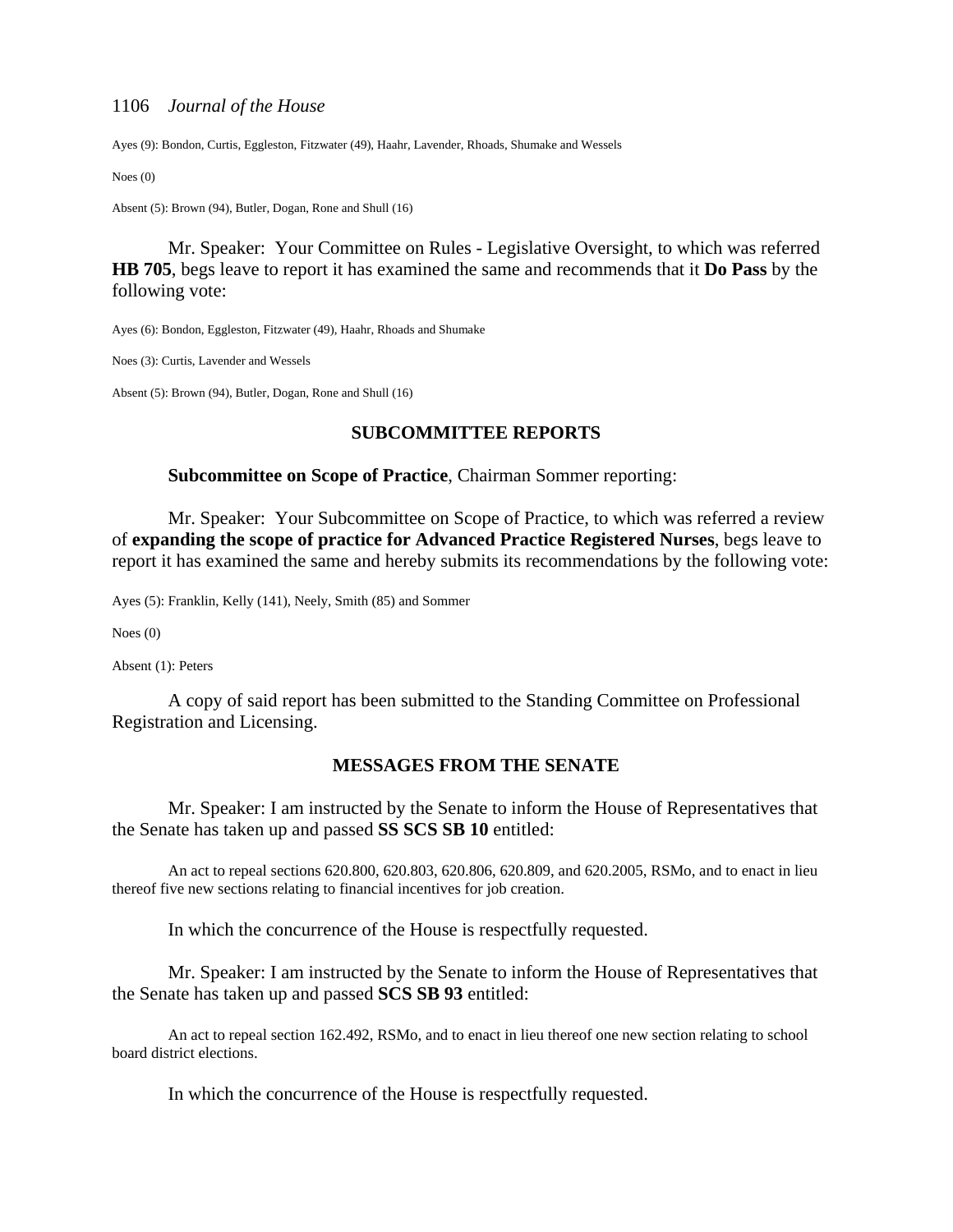Mr. Speaker: I am instructed by the Senate to inform the House of Representatives that the Senate has taken up and passed **SCS SB 112** entitled:

 An act to repeal sections 182.640 and 182.660, RSMo, and to enact in lieu thereof two new sections relating to public library districts.

In which the concurrence of the House is respectfully requested.

 Mr. Speaker: I am instructed by the Senate to inform the House of Representatives that the Senate has taken up and passed **SB 222** entitled:

 An act to amend chapter 307, RSMo, by adding thereto one new section relating to vehicle lighting equipment.

In which the concurrence of the House is respectfully requested.

 Mr. Speaker: I am instructed by the Senate to inform the House of Representatives that the Senate has taken up and passed **SCS SB 279** entitled:

 An act to repeal section 302.188, RSMo, and to enact in lieu thereof one new section relating to veteran designations on driver's licenses and identification cards.

In which the concurrence of the House is respectfully requested.

 Mr. Speaker: I am instructed by the Senate to inform the House of Representatives that the Senate has taken up and passed **SB 282** entitled:

 An act to repeal section 287.243, RSMo, and to enact in lieu thereof one new section relating to compensation awarded under the Line of Duty Compensation Act.

In which the concurrence of the House is respectfully requested.

 Mr. Speaker: I am instructed by the Senate to inform the House of Representatives that the Senate has taken up and passed **SB 296** entitled:

 An act to repeal section 86.207, RSMo, and to enact in lieu thereof one new section relating to membership of the police retirement system of St. Louis as a condition of employment, with an emergency clause.

Emergency clause adopted.

In which the concurrence of the House is respectfully requested.

 Mr. Speaker: I am instructed by the Senate to inform the House of Representatives that the Senate has taken up and passed **SB 302** entitled:

 An act to repeal section 68.075, RSMo, and to enact in lieu thereof one new section relating to advanced industrial manufacturing zones.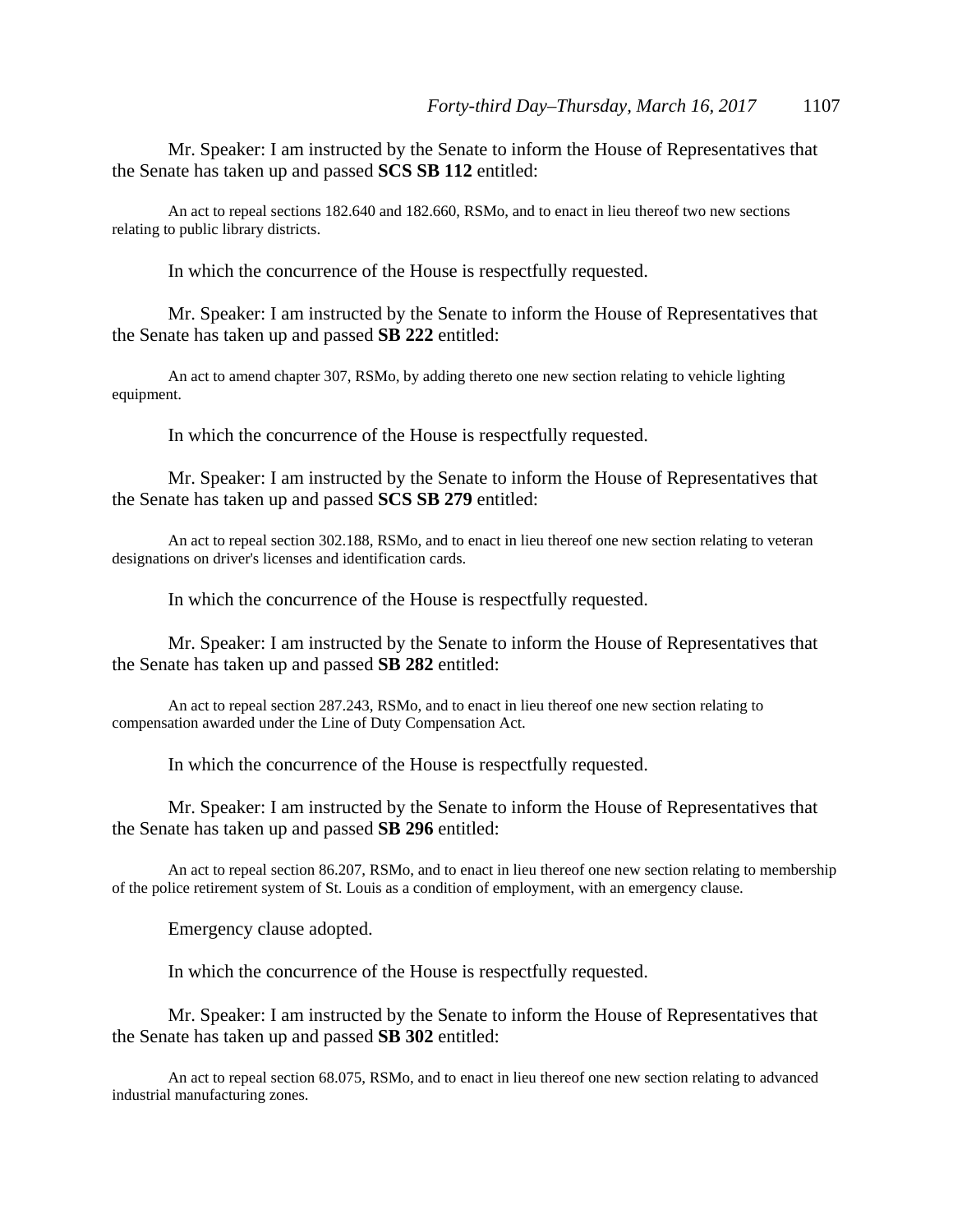In which the concurrence of the House is respectfully requested.

 Mr. Speaker: I am instructed by the Senate to inform the House of Representatives that the Senate has taken up and passed **SB 329** entitled:

 An act to repeal sections 407.825 and 407.826, RSMo, and to enact in lieu thereof two new sections relating to motor vehicle franchise practices.

In which the concurrence of the House is respectfully requested.

 Mr. Speaker: I am instructed by the Senate to inform the House of Representatives that the Senate has taken up and passed **SB 332** entitled:

 An act to repeal section 139.100, RSMo, and to enact in lieu thereof one new section relating to the timeliness of tax payments made by postal mail.

In which the concurrence of the House is respectfully requested.

 Mr. Speaker: I am instructed by the Senate to inform the House of Representatives that the Senate has taken up and passed **SCS SB 334** entitled:

An act to amend chapter 198, RSMo, by adding thereto one new section relating to influenza education.

In which the concurrence of the House is respectfully requested.

 Mr. Speaker: I am instructed by the Senate to inform the House of Representatives that the Senate has taken up and passed **SB 363** entitled:

 An act to amend chapter 198, RSMo, by adding thereto one new section relating to long-term care facilities.

In which the concurrence of the House is respectfully requested.

 Mr. Speaker: I am instructed by the Senate to inform the House of Representatives that the Senate has taken up and passed **SB 366** entitled:

 An act to repeal sections 337.025, 337.029, and 337.033, RSMo, and to enact in lieu thereof three new sections relating to the licensure of psychologists.

In which the concurrence of the House is respectfully requested.

 Mr. Speaker: I am instructed by the Senate to inform the House of Representatives that the Senate has taken up and passed **SB 394** entitled:

 An act to repeal sections 169.141 and 169.715, RSMo, and to enact in lieu thereof two new sections relating to school employee retirement systems.

In which the concurrence of the House is respectfully requested.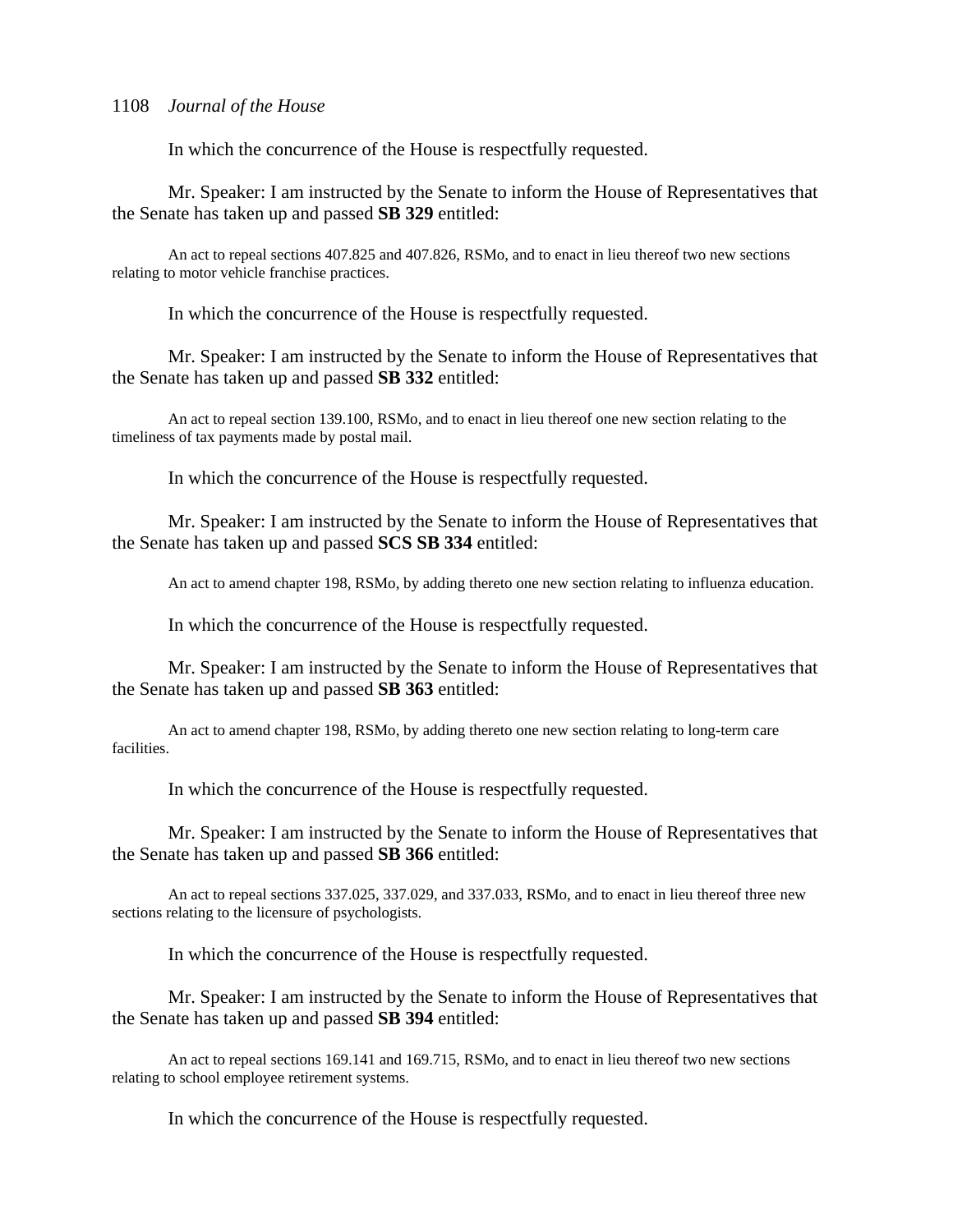### **HOUSE COMMITTEE BILL AUTHORIZATIONS**

March 16, 2017

Mr. Adam Crumbliss Chief Clerk Missouri House of Representatives State Capitol, Room 317A Jefferson City, MO 65101

Dear Mr. Crumbliss:

The Regular Standing Committee on Corrections and Public Institutions has been authorized to introduce upon report a House Committee Bill relating to legal expenses of state agencies.

If you have any questions, please feel free to contact my office.

Sincerely,

/s/ Todd Richardson Speaker of the Missouri House of Representatives  $152<sup>nd</sup>$  District

March 16, 2017

\_\_\_\_\_\_\_\_\_\_\_\_\_\_\_\_\_\_\_\_

Mr. Adam Crumbliss Chief Clerk Missouri House of Representatives State Capitol, Room 317A Jefferson City, MO 65101

Dear Mr. Crumbliss:

The Regular Standing Committee on Judiciary has been authorized to introduce upon report a House Committee Bill relating to civil proceedings.

If you have any questions, please feel free to contact my office.

Sincerely,

/s/ Todd Richardson Speaker of the Missouri House of Representatives 152<sup>nd</sup> District

March 16, 2017

\_\_\_\_\_\_\_\_\_\_\_\_\_\_\_\_\_\_\_\_

Mr. Adam Crumbliss Chief Clerk Missouri House of Representatives State Capitol, Room 317A Jefferson City, MO 65101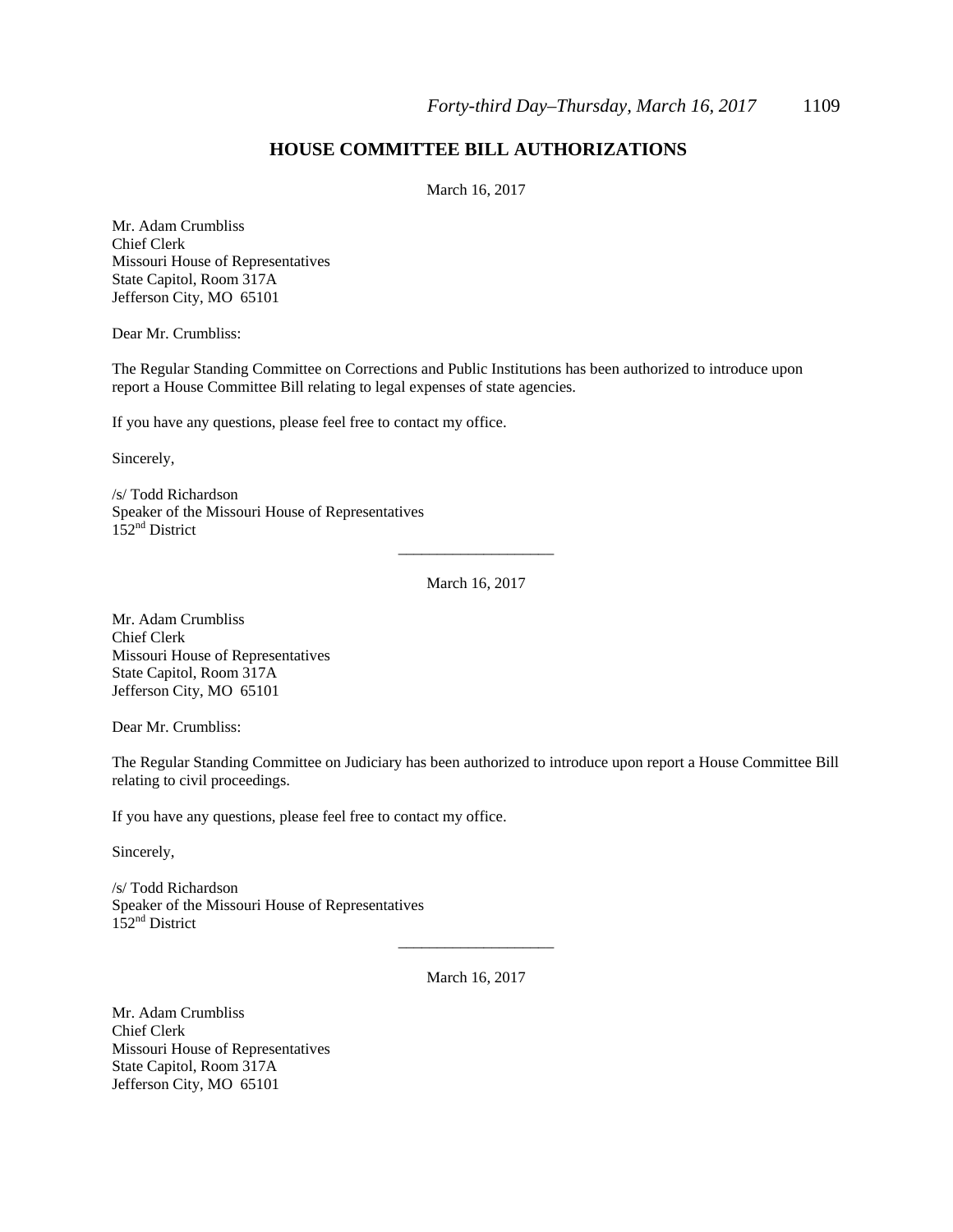Dear Mr. Crumbliss:

The Regular Standing Committee on Judiciary has been authorized to introduce upon report a House Committee Bill relating to criminal proceedings.

If you have any questions, please feel free to contact my office.

Sincerely,

/s/ Todd Richardson Speaker of the Missouri House of Representatives  $152<sup>nd</sup>$  District

#### **COMMUNICATIONS**

March 16, 2017

Adam Crumbliss, Chief Clerk Missouri House of Representatives State Capitol, Room 317A Jefferson City, MO 65101

Mr. Chief Clerk,

The Committee on Consent and House Procedure has reviewed the House Resolutions requesting the use of the House Chamber and has approved the following: **HR 809** and **HR 909**, provided that they do not conflict with use of the space.

Sincerely,

/s/ Donna Pfautsch State Representative Chair, Committee on Consent and House Procedure

#### **ADJOURNMENT**

 On motion of Representative Cierpiot, the House adjourned until 10:00 a.m., Friday, March 24, 2017.

#### **COMMITTEE HEARINGS**

BUDGET Tuesday, March 28, 2017, 8:15 AM, House Hearing Room 3. Executive session will be held: HB 1, HB 2, HB 3, HB 4, HB 5, HB 6, HB 7, HB 8, HB 9, HB 10, HB 11, HB 12, HB 13, HB 986, HB 1110 Executive session may be held on any matter referred to the committee. Markup - House Bills 1-13.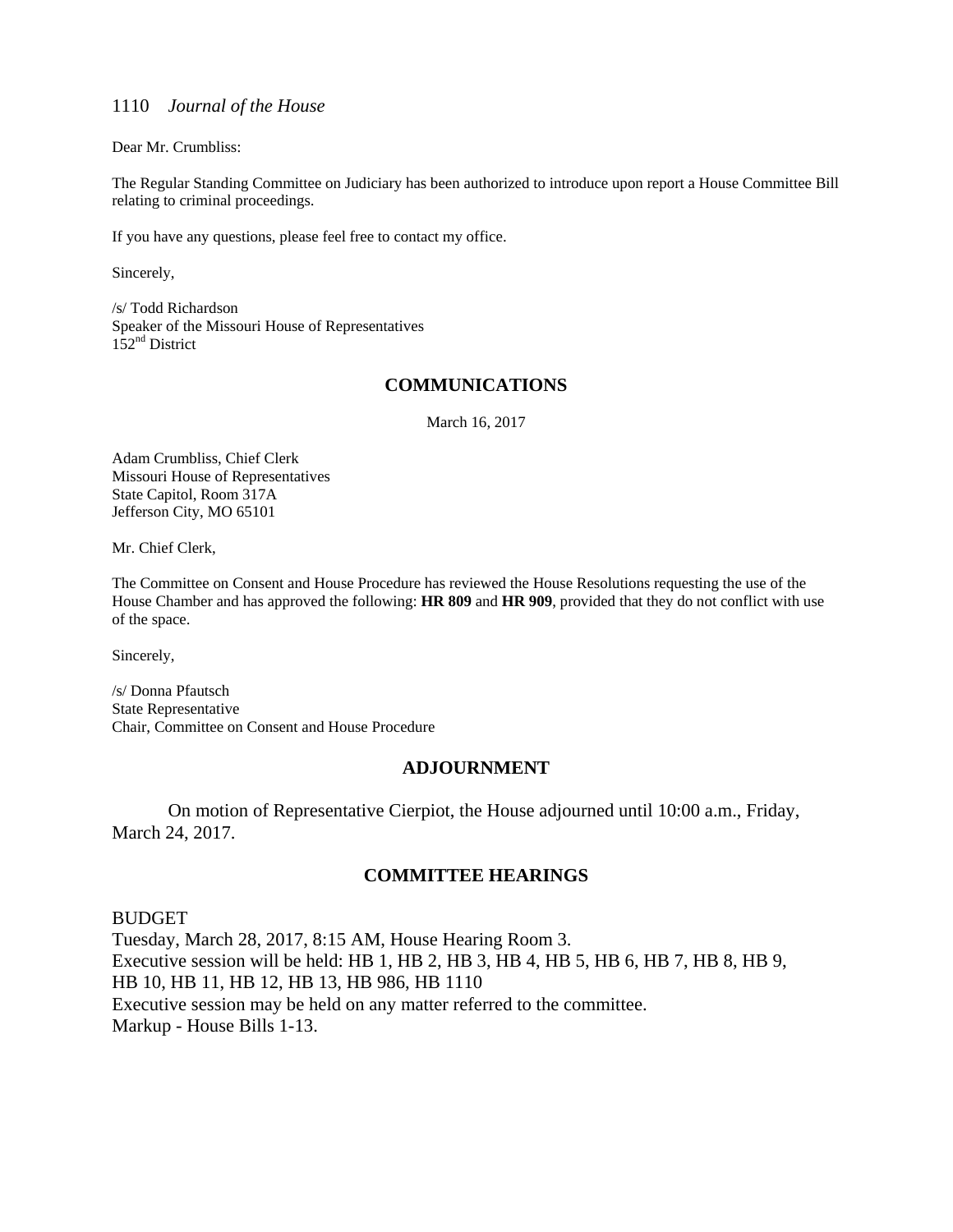#### CHILDREN AND FAMILIES

Tuesday, March 28, 2017, 5:00 PM or upon adjournment (whichever is later), House Hearing Room 7.

Public hearing will be held: HB 1081, HB 1158

Executive session may be held on any matter referred to the committee.

#### CORRECTIONS AND PUBLIC INSTITUTIONS

Monday, March 27, 2017, 2:30 PM, South Gallery. Public hearing will be held: HCB 7 Executive session may be held on any matter referred to the committee.

ECONOMIC DEVELOPMENT Tuesday, March 28, 2017, 8:00 AM, House Hearing Room 7. Public hearing will be held: HB 143, HB 387, HB 1116 Executive session may be held on any matter referred to the committee.

#### ELEMENTARY AND SECONDARY EDUCATION

Monday, March 27, 2017, 5:00 PM or upon adjournment (whichever is later), House Hearing Room 7.

Public hearing will be held: HB 141, HB 442, HB 509, HB 901, HB 902 Executive session may be held on any matter referred to the committee.

#### **JUDICIARY**

Tuesday, March 28, 2017, 4:00 PM or upon conclusion of afternoon session (whichever is later), House Hearing Room 1. Public hearing will be held: HB 519, HCB 8, HCB 9 Executive session will be held: HB 596 Executive session may be held on any matter referred to the committee. Hearing will begin with executive session.

LEGISLATIVE TASK FORCE ON DYSLEXIA Friday, March 31, 2017, 9:00 AM, House Hearing Room 7.

Executive session may be held on any matter referred to the committee. We will be hearing testimony on teacher preparation and professional development.

### RULES - ADMINISTRATIVE OVERSIGHT

Wednesday, March 29, 2017, 5:00 PM or upon adjournment (whichever is later), House Hearing Room 7.

Executive session will be held: HB 102, HCS HB 136, HCS HB 330, HB 356, HCS HB 405, HCS HB 432, HCS HB 619, HCS HB 656, HCS HB 717, HCS HB 729, HB 752, HB 867, HCS HB 886, HCR 9, HCR 17, HCR 20

Executive session may be held on any matter referred to the committee.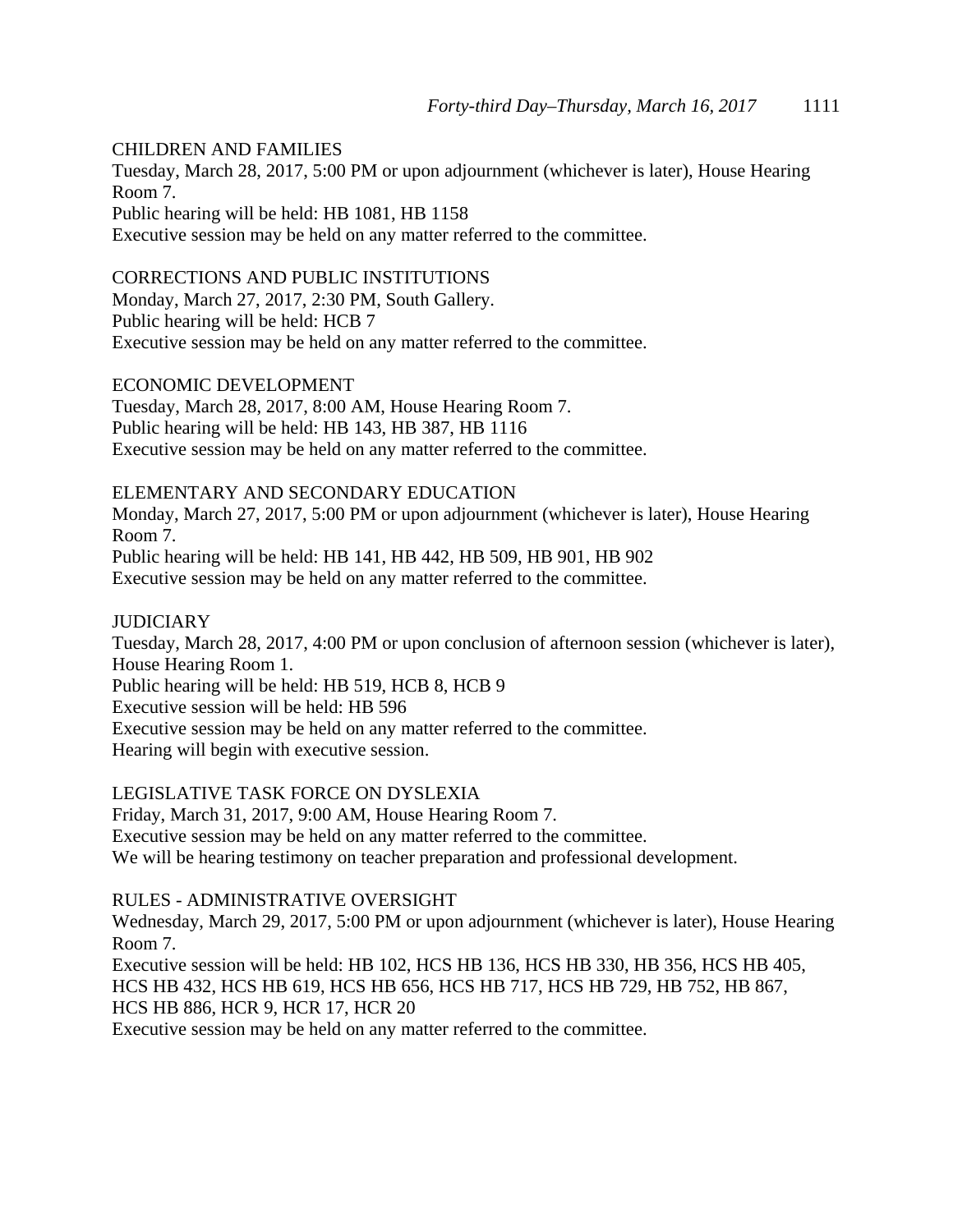### RULES - LEGISLATIVE OVERSIGHT

Monday, March 27, 2017, 1:30 PM, House Hearing Room 5. Executive session will be held: HJR 18, HB 114, HCS HB 144, HCS HB 260, HB 268, HCS HB 291, HCS HB 293, HB 294, HB 301, HB 322, HCS HB 351, HCS HB 379, HCS HB 380, HCS HB 384, HCS HB 433, HCS HB 436, HCS HB 607, HCS HB 611, HCS HB 654, HB 674, HB 768, HB 794, HCS HB 875, HCS HB 878, HB 880, SB 45 Executive session may be held on any matter referred to the committee.

### SPECIAL COMMITTEE ON TOURISM

Wednesday, March 29, 2017, 5:00 PM or upon afternoon adjournment (whichever is later), House Hearing Room 4. Public hearing will be held: HCR 30 Executive session will be held: HB 513, HB 879, HR 395

Executive session may be held on any matter referred to the committee.

### SUBCOMMITTEE ON BOARDS AND COMMISSIONS

Tuesday, March 28, 2017, 12:30 PM or upon adjournment of the Special Committee on Government Oversight (whichever is earlier), House Hearing Room 7. Executive session may be held on any matter referred to the committee. Public Testimony may be heard from: Advisory Commission for Anesthesiologist Assistants Advisory Commission for Clinical Perfusionists Advisory Commission for Dental Hygienists Advisory Commission for Physical Therapists Advisory Commission for Physician Assistants Advisory Commission for 911 Service Oversight AgriMissouri Advisory Commission for Marketing Missouri Agricultural Products Behavior Analyst Advisory Board Citizens Advisory Committee on Corrections Comprehensive Entry Point System for Long-Term Care Corrections officer Certification Commission Emancipation Day Commission Entrepreneurial Development Council Governor's Advisory Council on Physical Fitness and Health Governor's Committee to End Homelessness Drug Utilization Review Board Minority and Underrepresented Environmental Literacy Program Board of Certification of Interpreters Missouri Board of Examiners for Hearing Instrument Specialists Missouri Commission for the Deaf and Hard of Hearing Missouri State Committee of Interpreters AMENDED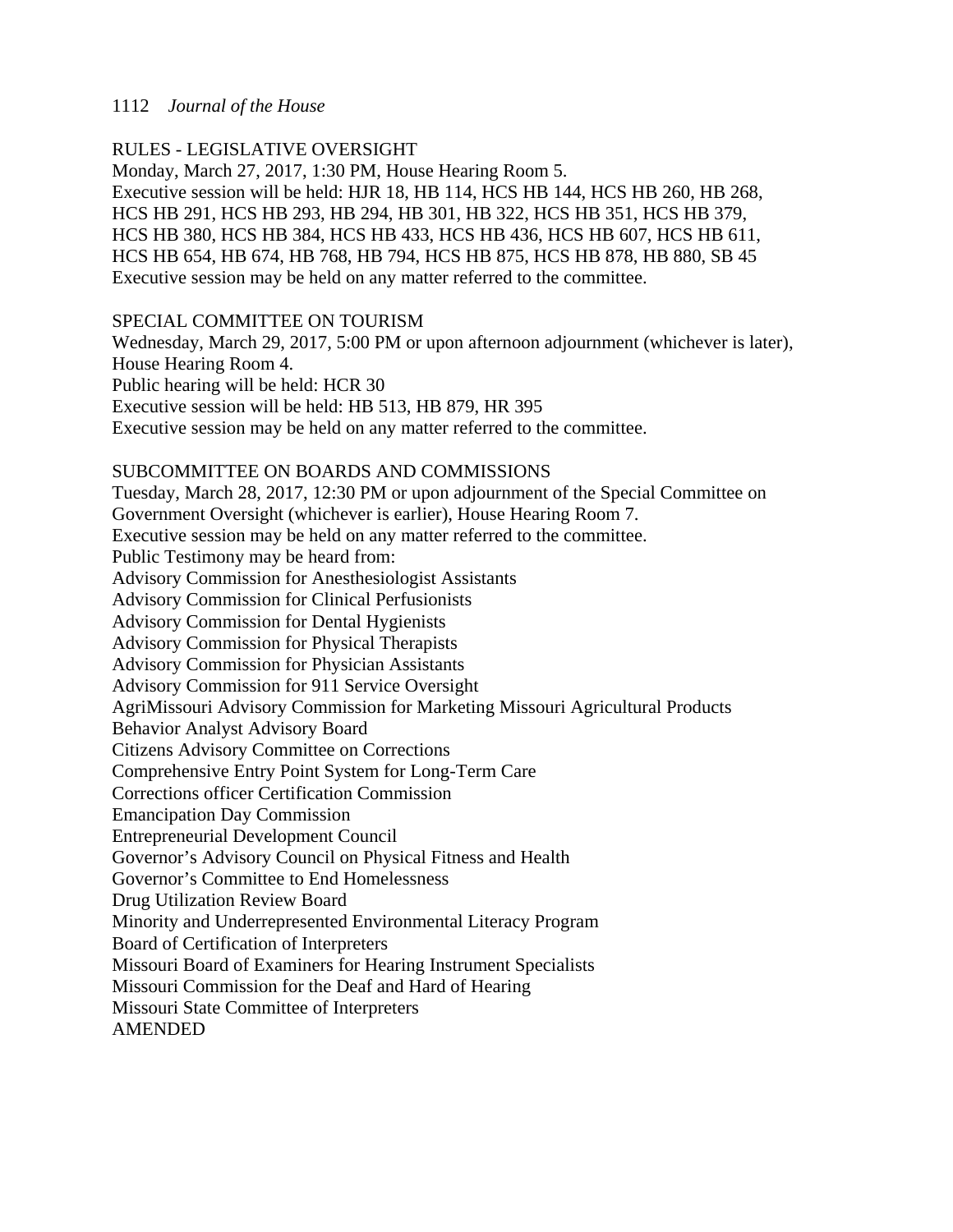SUBCOMMITTEE ON SECOND AMENDMENT PRESERVATION Tuesday, March 28, 2017, 8:00 AM, House Hearing Room 1. Executive session may be held on any matter referred to the committee. Discussion relating to business liability for prohibiting firearms and removal of firearms by police officers and discussion on the subcommittee draft report. AMENDED

#### VETERANS

Tuesday, March 28, 2017, 8:00 AM, House Hearing Room 1. Public hearing will be held: SCS SB 108 Executive session may be held on any matter referred to the committee.

#### **HOUSE CALENDAR**

#### FORTY-FOURTH DAY, FRIDAY, MARCH 24, 2017

#### **HOUSE BILLS FOR PERFECTION - APPROPRIATIONS**

HCS HB 14 - Fitzpatrick

#### **HOUSE BILLS FOR PERFECTION**

HB 459 - Kolkmeyer HB 463 - Kolkmeyer HCS HBs 90 & 68 - Rehder HCS HB 275 - Spencer HB 111 - Mathews HCS HB 159 - McGaugh HCS HB 181 - Phillips HB 719 - Rhoads HCS HB 142 - Berry HB 571 - Engler HCS HB 576 - McCaherty HB 104, HA 2 HA 1 and HA 1, a.a., pending - Love HCS HB 174 - Hubrecht HB 758 - Cookson HB 813 - Basye HB 815 - Basye HCS HB 29 - Pike HB 39 - Higdon HB 97 - Swan HB 121 - Frederick HB 170 - Curtman HB 182 - Hurst HCS HB 194 - Franklin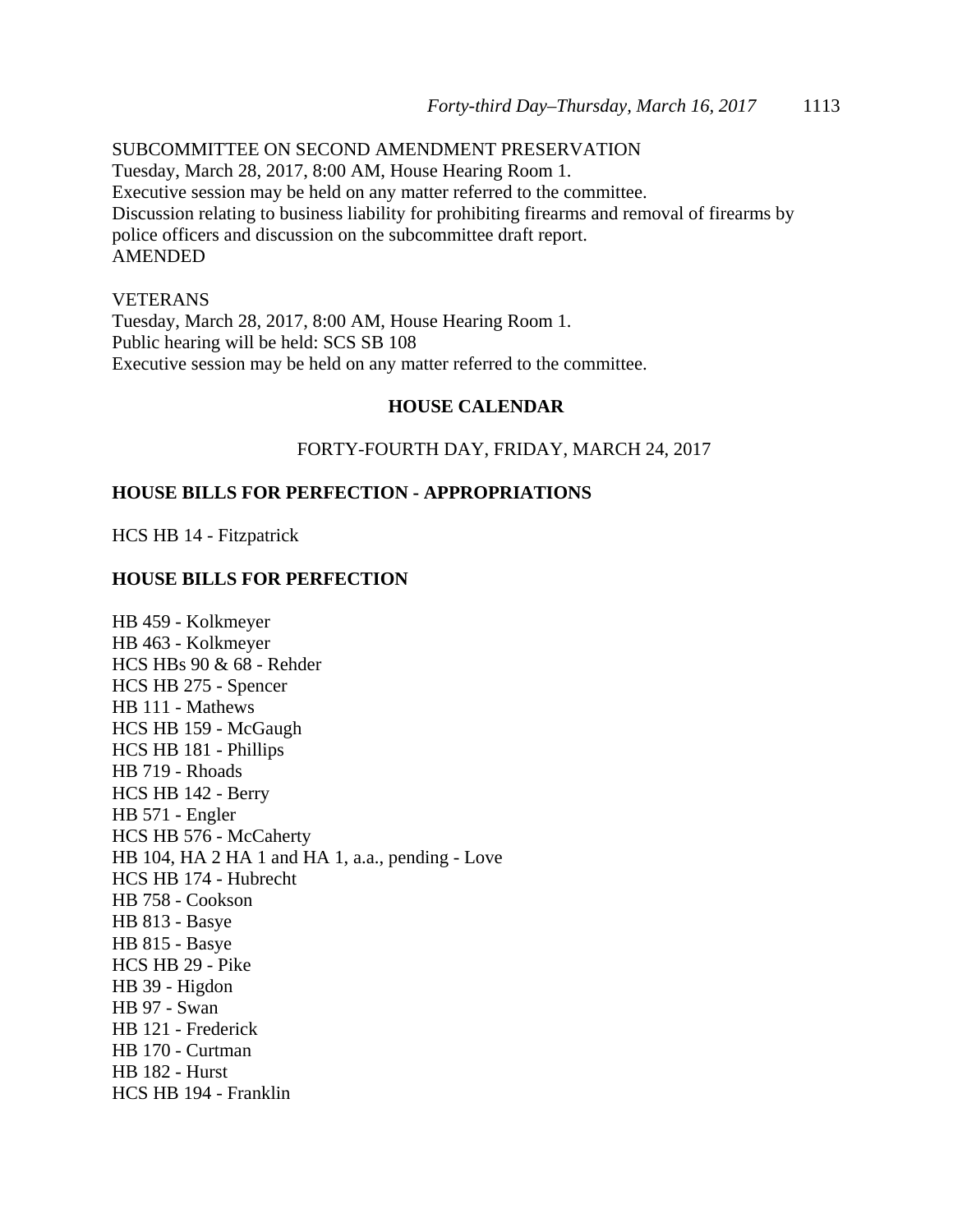HCS HB 219 - Hill HB 227 - Hubrecht HCS HB 261 - Brown (94) HCS HB 303 - Mathews HCS HB 324 - Neely HCS HB 326 - Miller HCS HB 340 - Fitzwater (49) HB 358 - Bahr HCS HB 411 - Lichtenegger HCS HB 415 - McGaugh HB 426 - Cornejo HCS#2 HB 502 - Fitzpatrick HCS HB 573 - McGaugh HCS HB 670 - Sommer HCS HB 698 - Pietzman HCS HB 741 - Engler HCS HB 746 - Crawford HCS HB 780 - Hill HB 824 - Reiboldt HCS HBs 908 & 757 - Lichtenegger HCS HBs 960, 962 & 828 - Mathews

#### **HOUSE BILLS FOR PERFECTION - CONSENT**

(03/15/2017)

HB 964 - Kendrick HB 843 - McGaugh HB 697 - Trent

(03/24/2017)

HCS HB 831 - Baringer HB 956 - Kidd HB 1009 - Lauer HCS HB 914 - Kidd HCS HB 915 - Ruth

#### **HOUSE CONCURRENT RESOLUTIONS FOR THIRD READING**

HCR 6 - Justus HCR 12 - Grier

#### **HOUSE JOINT RESOLUTIONS FOR THIRD READING**

HJR 10, (Fiscal Review, 3/16/17) - Brown (57)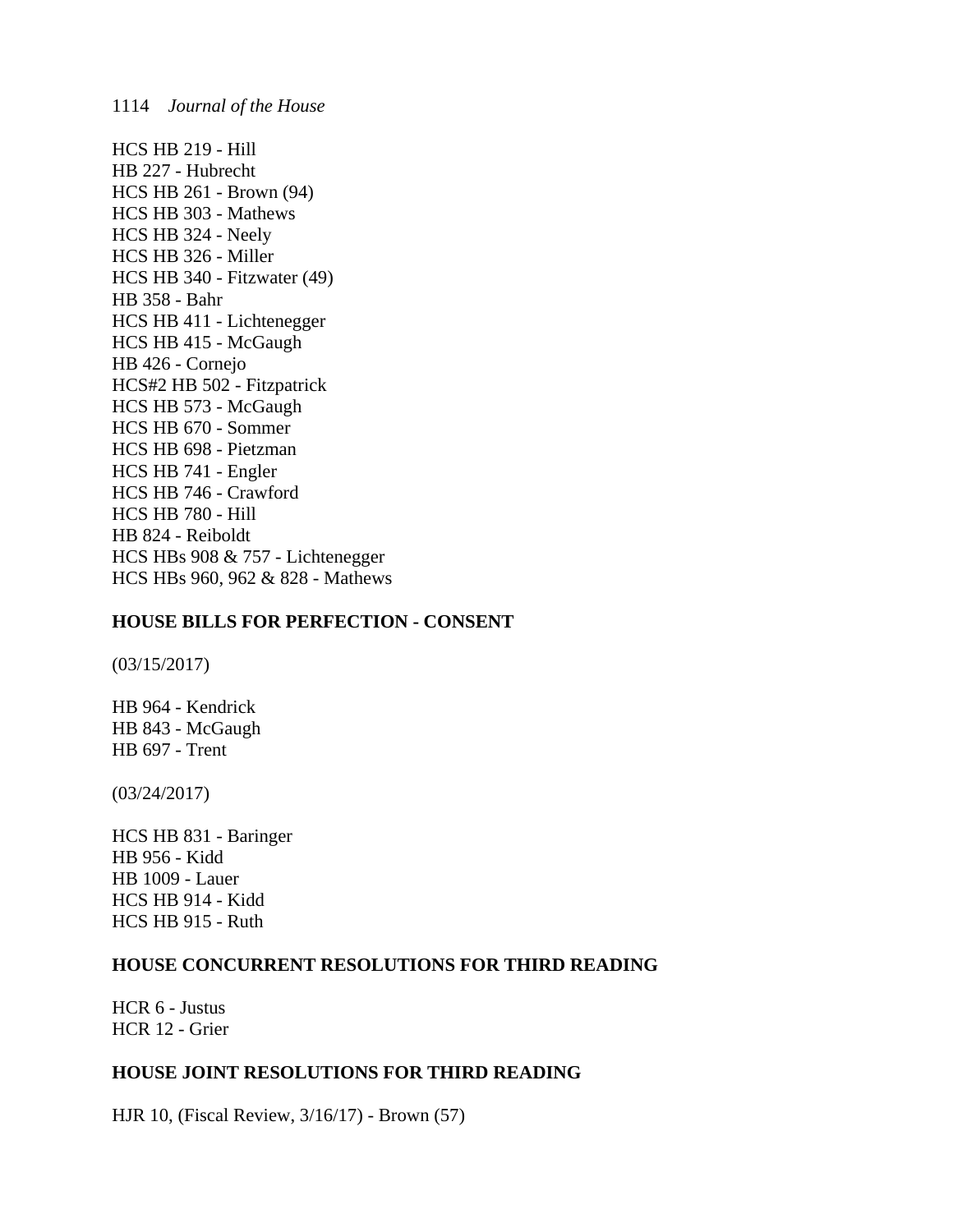### **HOUSE BILLS FOR THIRD READING**

HCS HB 151, E.C. - Corlew HB 327 - Morris HB 401 - McDaniel HB 175 - Reiboldt HCS HB 229 - Dogan HB 349 - Brown (57) HCS HB 255 - Rhoads HB 355 - Bahr HCS HB 316 - Pike HB 680 - Fitzwater (49) HCS HB 348 - Brown (57) HB 469, (Fiscal Review, 3/16/17) - Gannon HB 191 - Conway (104) HCS HB 884 - Trent

### **HOUSE BILLS FOR THIRD READING - CONSENT**

HB 871 - Davis HB 850 - Davis HB 805 - Basye HCS HB 645 - Phillips HB 909 - Fraker HB 1045 - Haahr

#### **SENATE BILLS FOR SECOND READING**

SS SCS SB 10 SCS SB 93 SCS SB 112 SB 222 SCS SB 279 SB 282 SB 296 SB 302 SB 329 SB 332 SCS SB 334 SB 363 SB 366 SB 394